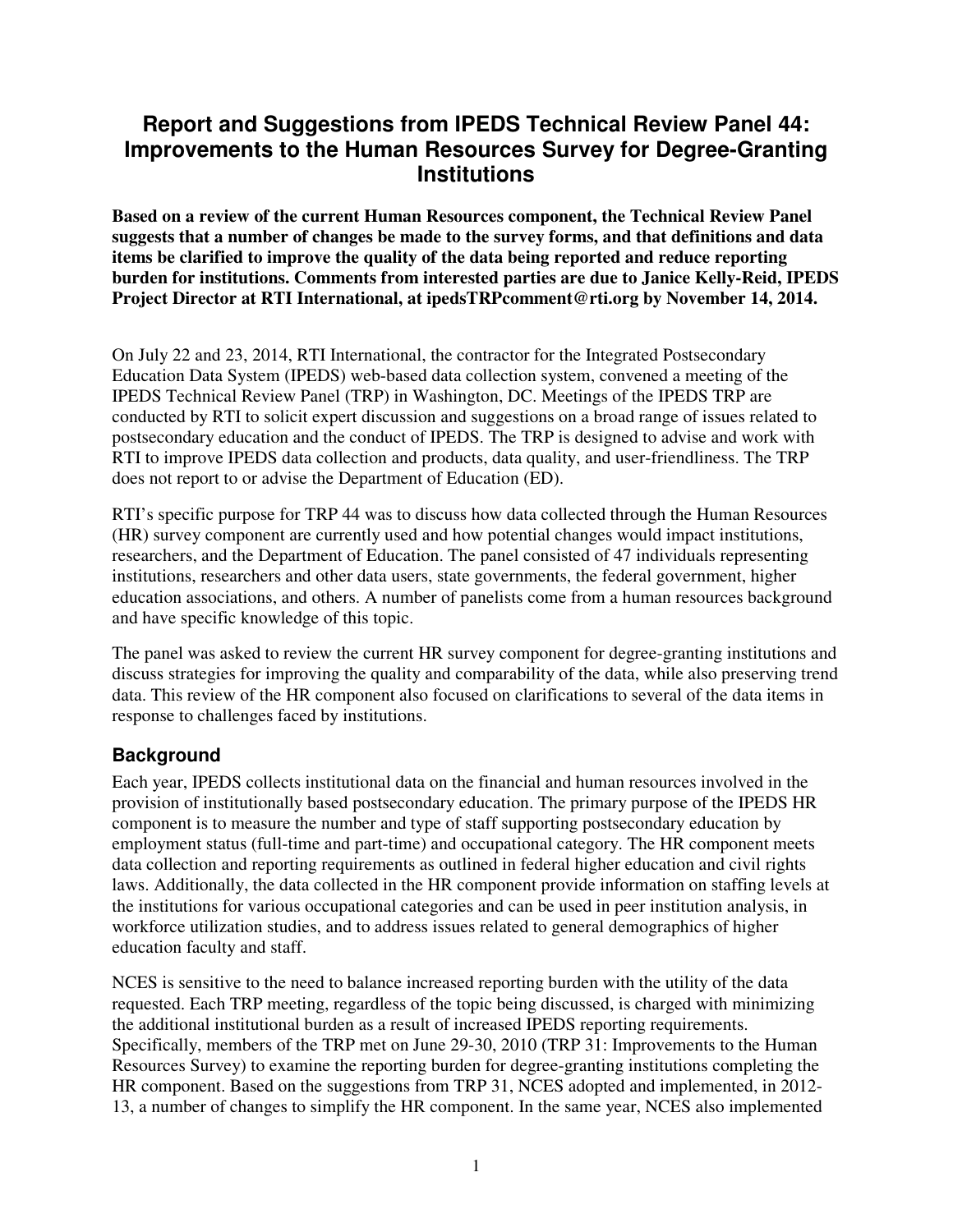required changes to align IPEDS reporting with the 2010 Standard Occupational Classification (SOC) system released by the Bureau of Labor Statistics (BLS). The new occupational categories replaced the primary function/occupational activity categories previously used for HR reporting, resulting in a major revision to the data collection forms. The process of aligning postsecondary occupations to the 2010 SOC proved to be extremely burdensome for many institutions and highlighted that many common postsecondary occupations are not clearly reflected in the classification system.

In response to these challenges, the National Postsecondary Education Cooperative  $(NPEC)^1$ prepared an internal paper in 2013, *Improving the IPEDS Human Resources Survey Materials and Resources*. Based on the findings and recommendations outlined in the paper, NCES implemented several improvements to the 2013-14 HR data collection, such as clarifications to the data collection screens, revised instructions, and expanded FAQs.

A subsequent meeting of the TRP (TRP 41: Managing Reporting Burden), held March 19-20, 2013, was convened to solicit additional input from the postsecondary community regarding managing the IPEDS response burden for institutions. TRP 41 was asked to review the current data collection and consider ways to simplify the components by eliminating potentially duplicative or unnecessary data. As of the date of TRP 44, no recommendations from TRP 41 related to the HR component had been implemented, as the timing of TRP 41 precluded them from being included in the most recent Office of Management and Budget (OMB) clearance package.<sup>2</sup>

RTI convened this meeting of the TRP (TRP 44) to review the HR component and assess the utility of the data to meet policy and research needs. Given the increased demands placed on institutions over the last several years, the TRP focused on adjusting existing data elements to improve data quality, which may, in turn, lessen or reduce reporting burden for institutions.

## **Discussion Item #1: Salary Outlays—Instructional Staff**

 $\ddot{\phantom{a}}$ 

Each year, NCES issues the *Digest of Education Statistics*, a congressionally-mandated report that provides information on the progress of education in the United States. The *Digest* reports statistics on a variety of higher education issues such as student enrollment, degrees conferred, and faculty employment. NCES uses data from the IPEDS HR component to present descriptive information on faculty and staff in postsecondary education, such as change in average salary over a period of time.

Prior to 2012-13, the IPEDS HR component collected the total annual salary outlays for full-time non-medical school instructional staff at degree-granting institutions for staff on 9/10-month contract lengths/teaching periods and 11/12-month contract lengths/teaching periods respectively. Historically, salary outlays were reported in the *Digest* for full-time instructional faculty on 9-month contracts based on IPEDS data reported for the 9/10-month contract length/teaching period. In addition, in 2004, IPEDS began publishing equated 9-month average salaries for full-time nonmedical school instructional staff at degree-granting institutions by adjusting the total salary outlays for staff on 11/12-month contract lengths/teaching periods to the equivalent of 9-month outlays.

<sup>&</sup>lt;sup>1</sup> NPEC was established by NCES in 1995 as a voluntary organization that encompasses all sectors of the postsecondary education community including federal agencies, postsecondary institutions, associations, and other organizations with a major interest in postsecondary education data collection.

<sup>&</sup>lt;sup>2</sup> All new or substantially changed items to be collected in IPEDS are reviewed by the Office of Management and Budget (OMB) for compliance with the Paperwork Reduction Act (PRA). The PRA (44 U.S.C. §§3501-3520) requires federal agencies to

<sup>&</sup>quot;justify any collection of information from the public by establishing the need and intended use of the information, estimating the burden that the collection will impose on respondents, and showing that the collection is the least burdensome way to gather the information."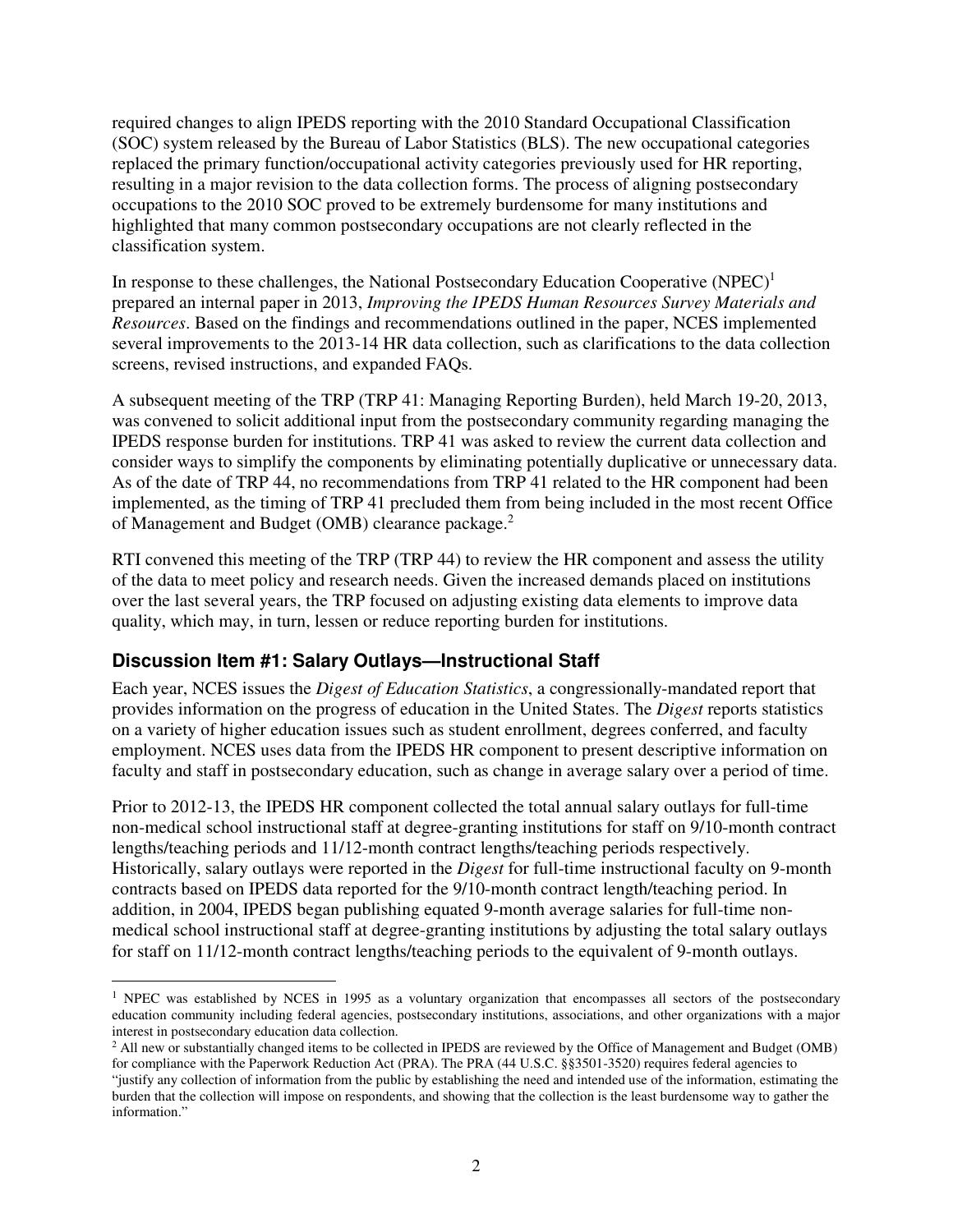Effective with the 2012-13 data collection, the differentiation between 9/10-month and 11/12-month contract lengths/teaching periods was eliminated based on a suggestion from TRP 31, and IPEDS began calculating weighted average monthly salaries for full-time non-medical school instructional staff by gender and academic rank. The number of these staff and the number of months covered by their annual salary (9, 10, 11, or 12 months), along with total salary outlays for these individuals, are used to calculate a weighted average monthly salary for each gender and academic rank. The weighted average monthly salary can then be multiplied by 9 to generate an equated 9-month salary.

The impact of the recent methodological changes on published data in the *Digest* and other NCES publications was assessed and presented. The findings demonstrated that these changes introduce issues related to the quality and comparability of reported data and the preservation of trends. For example, the changes discussed above, particularly those related to contract length/teaching period, can make separating out the 9/10-month salary outlays from the total challenging. Additionally, the new methodology makes it difficult to calculate comparable and reliable statistics for full-time nonmedical school instructional staff on 9-month contracts as has been done in the past.

To address these issues, the panel suggested returning to a methodology similar to that used prior to 2012-13 whereby salary headcounts and outlays are collected by contract length/employment agreement (instead of number of months worked), with clarified language and definitions along with this larger change. Since institutions already report salary headcount breakdowns, the panel agreed that this change will not introduce significant burden. Additionally, the panel noted that collecting both headcounts and outlays in this manner will improve the quality, clarity, and comparability of the resulting data.

The data currently collected on salary outlays reflect only base salary agreements. Compensation outside the base salary period and additional compensation beyond the base salary agreement, such as supplements, overloads, bonuses, or stipends, are not included in the salary outlays data. To align instructional staff headcounts with salary outlays, the panel noted that *contract length/employment agreement* should refer to the number of months covered by the base salary period.

The panel suggested that further study may be helpful to gather information on additional compensation that is not captured by base salary. Depending on the information gathered, this topic may be explored in greater detail during a future meeting of the TRP.

While it was noted that additional descriptive statistics, such as salary data by discipline, are of interest, the panel agreed that adding such data elements would pose serious challenges to institutions and would add significant burden. Additionally, several panelists were unsure whether collecting these breakdowns would be appropriate for all institutional sectors.

#### **Discussion Item #2: Salary Headcounts—Less Than 9 Months**

Within the reporting of salaries data, the process of accounting for and verifying the number of fulltime non-medical school instructional staff whose contracts/employment agreements cover a period of less than 9 months is a source of significant confusion for many respondents. Currently, salary headcounts for full-time non-medical school instructional staff are collected from degree-granting institutions in Part G of the survey, based on the number of months covered by the employee's annual salary (i.e., 9, 10, 11, or 12 months). A count of the remaining full-time non-medical school instructional staff who are not accounted for is automatically generated by subtracting the number of staff reported in Part G from the total number of full-time non-medical school instructional staff reported in Part A of the survey. Although the remaining instructional staff in the balance column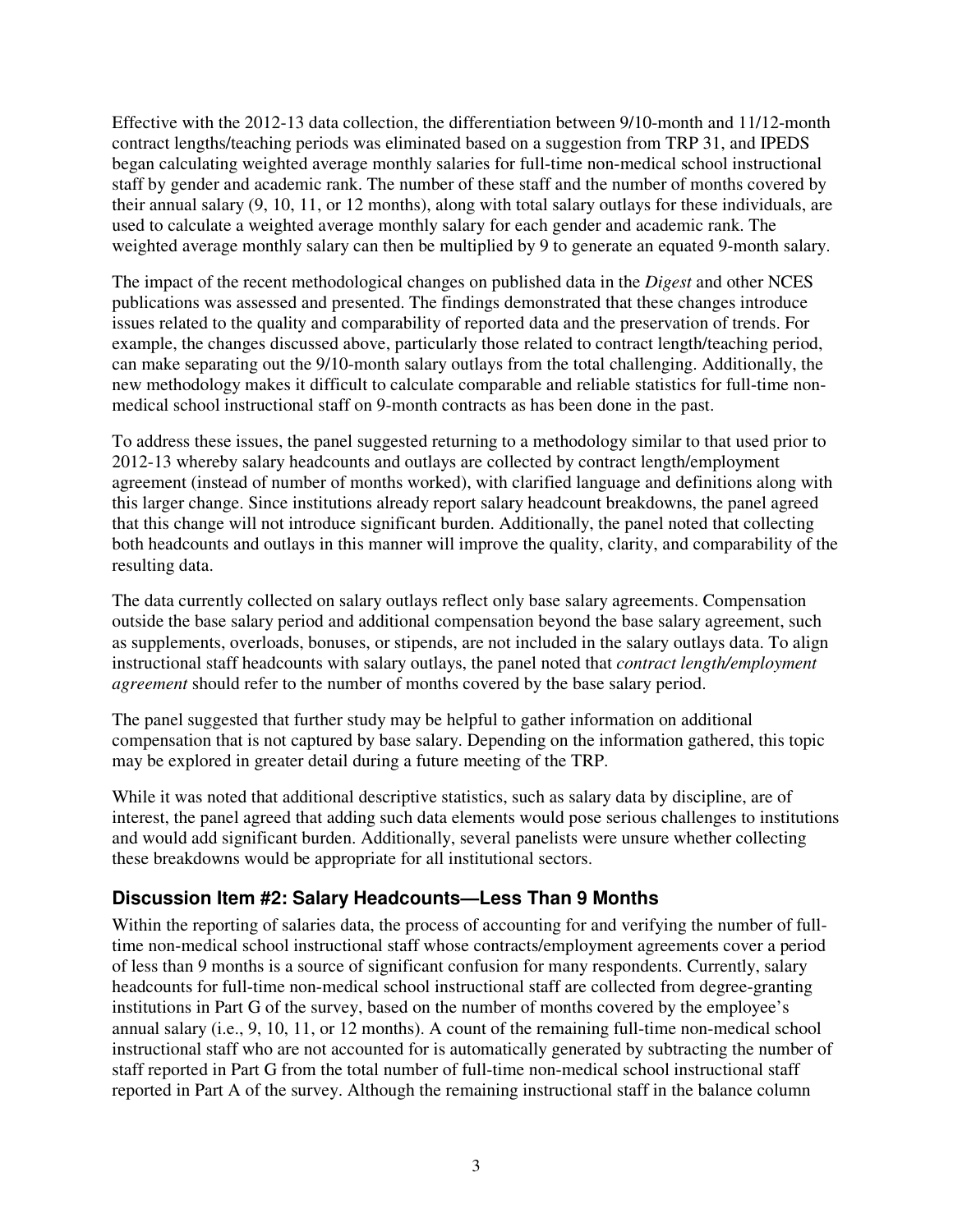should include only those staff whose contracts/employment agreements are for less than 9 months, it is difficult from a QC perspective for IPEDS project staff to ensure that the correct staff—and only the correct staff—are included here.

Prior to the 2012-13 data collection, salary headcounts were collected as a separate category for fulltime non-medical school instructional staff on less-than-9-month contract lengths/teaching periods. Panelists agreed that collecting the number of full-time non-medical school instructional staff whose contracts/employment agreements are for less than 9 months provides a uniform methodology for collecting salary headcounts and will reduce confusion surrounding the balance column.

As a result of this discussion, the panel suggested expanding the survey forms for degree-granting institutions to collect the number of full-time non-medical school instructional staff whose contract/employment agreement covers a period of less than 9 months by gender and academic rank to square the data file and clarify reporting. The calculated balance can then be used in edit checks to ensure that all full-time non-medical school instructional staff are accounted for in the reporting of salaries data. As has been the case historically, only salary headcounts (no salary outlays) will be collected for this group. The panel agreed that collecting headcounts for this group will not introduce significant burden because institutions already maintain this level of detail to cross-check the count in the balance column on the current version of the forms.

## **Discussion Item #3: Salary Outlays—Non-instructional Staff**

In 2012-13, salary class interval screens were eliminated from the HR component based on a recommendation from TRP 31. This change significantly reduced the amount of data degree-granting institutions were required to report but meant that no salaries data would be collected for noninstructional staff. To address this, TRP 31 further recommended collecting total annual salary outlays for full-time non-medical school non-instructional staff by occupational category. This recommendation was made prior to the alignment with the SOC and did not consider the adoption of the new occupational categories for HR reporting.

TRP 44 reviewed the changes to the HR component implemented in the 2012-13 data collection and addressed the limitations of collecting total annual salary outlays for non-instructional staff using the new occupational categories. The SOC is structured in such a way that supervisors of staff in major groups 13-0000 through 29-0000 are classified with the workers they supervise; consequently, salary outlays are collected as one broad measure within each occupational category. Given the variation that exists within these occupational categories in terms of job capacity, panelists were concerned that the data carry a high risk of misinterpretation. For example, it would be inappropriate for data users to calculate average annual salaries by occupational category unless the HR component was further modified to address the differences in level of employment (i.e., executive, managerial, administrative, etc.) that are not clearly differentiable in the current occupational categories. Moreover, the data, as currently collected, do not provide the level of detail necessary to obtain a greater understanding of what is driving college costs and how much is being spent at the various levels of employment.

Given the structure of the SOC, panelists noted that the data necessary to effectively compare spending at the various levels of employment would not be available unless the HR forms were expanded to differentiate between executive/administrative/managerial and other professional (support/service) personnel. While several panelists felt that adding a greater level of detail would improve the utility of the data collected on non-instructional staff salaries and help meet policy and research needs, other panelists pointed out that reporting such data would require data providers to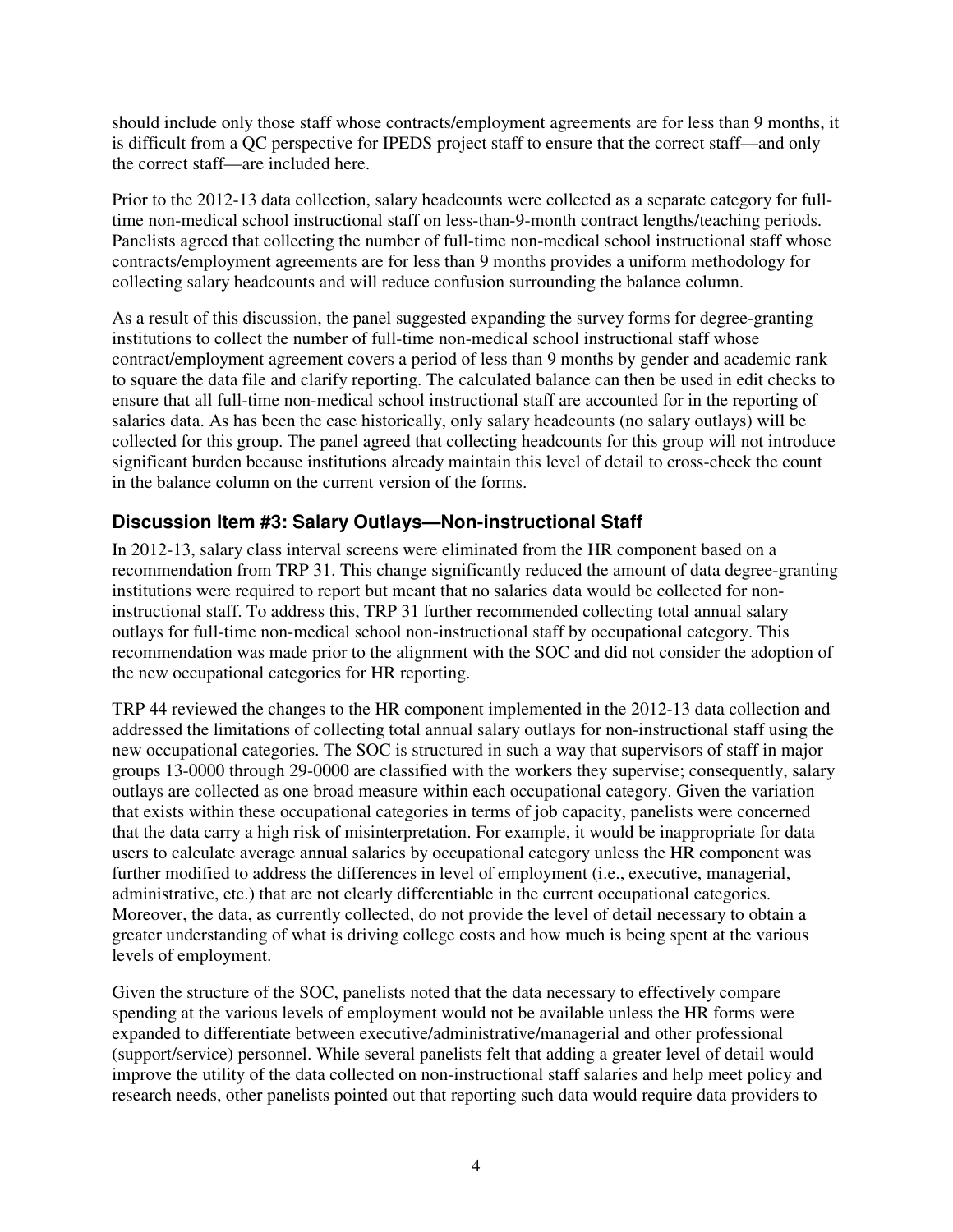develop new processes for identifying executive, administrative, and managerial staff within each occupational category. Given that these data are not specifically mandated, several panelists were concerned with placing additional demands on institutions. To simplify reporting, the panel considered collecting *total* salary outlays for all non-instructional staff combined.

The panel examined multiple approaches for collecting salary outlays for non-instructional staff, but panel members did not feel that they had enough information to make a more definitive suggestion at this time. RTI would appreciate additional comments on this topic, particularly with respect to the appropriate level of detail to collect. Three possible suggestions are to:

- eliminate the collection of salary outlays for non-instructional staff due to concerns of potential misrepresentation of the averages;
- collect *total* salary outlays for all non-instructional staff combined; and
- expand the collection to use executive/administrative/managerial and other professional (support/service) categories.

## **Discussion Item #4: Utility of Data by Faculty Status**

Currently, degree-granting institutions with 15 or more full-time staff are required to report staff by faculty status. IPEDS defines *faculty* as "A status designated by the institution according to the institution's policies." Faculty status can apply to full-time and part-time, instructional and noninstructional staff. Data are reported based on the following classifications:

- With faculty status
	- Tenured
	- On tenure track
	- Not on tenure track
		- Multi-year, continuing, or at-will contract
		- Annual contract
		- **Less-than-annual contract**
- Without faculty status

In 2013, an internal NPEC paper was produced, *Improving the IPEDS Human Resources Survey Materials and Resources.* The findings suggested that reporting by faculty status is producing incomparable data across institutions. For example, many institutions use the term *faculty* broadly to refer to all instructional staff, while other institutions use the term more restrictively, such as including only those staff with specific academic ranks (e.g., professor, associate professor, and assistant professor) or only those who have specified rights and benefits (such as voting in the faculty governing body). Thus some institutions report all their instructional staff as *faculty*, while others report only a subset of their instructional staff as *faculty.* The NPEC paper further recommended clarifying who is being reported as *without faculty status.* 

The panel examined several recommendations that originated from the NPEC paper, beginning with the recommendation to reevaluate the utility of reporting staff data by faculty status. Panelists expressed strong opinions about identifying the total number of employees with faculty status. Given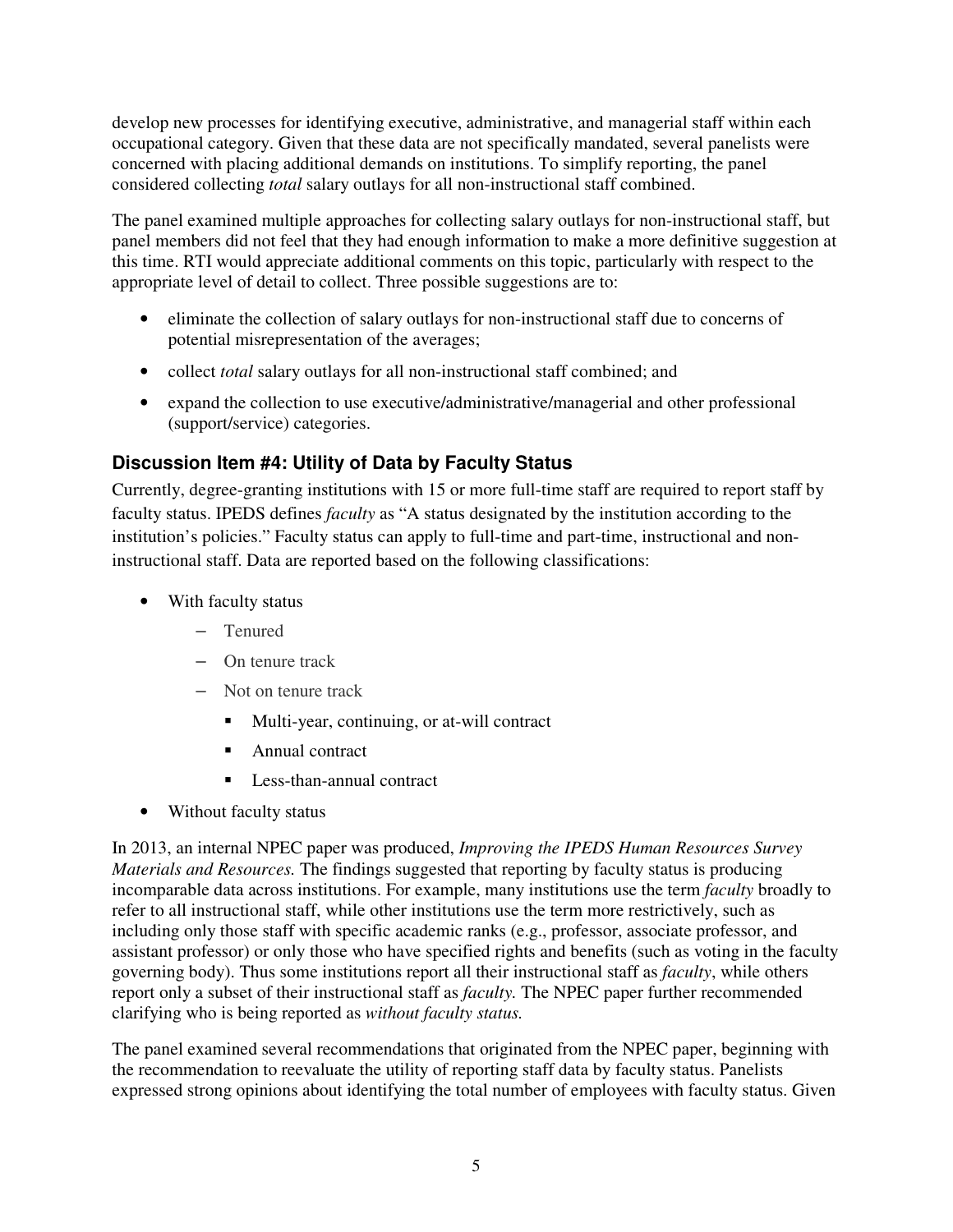that data by faculty designation are included in the *Digest,* several panelists stressed the importance of maintaining data for trend purposes and were hesitant to suggest eliminating the faculty status differentiation from the survey screens.

Panelists noted that there is general confusion on the differences between staff *without faculty status*  and others classified as contract faculty not on tenure track. Degree-granting institutions classify fulltime staff with faculty status who are not on tenure track (or where the institution does not have a tenure system) in categories of employment agreements or contracts. There may also be staff who do not have faculty status and are classified as *without faculty status*. Individuals without faculty status can have tenure status or employment agreements/contract lengths but are currently not reported this way.

The panel agreed that despite the variation in institutional policies, faculty designation is an important characteristic of postsecondary staff. There is a high level of interest in this information particularly as it relates to instructional staff, research staff, and librarians. The panel considered several approaches for capturing information on the number of employees by faculty status, but did not reach consensus on the level of detail to collect and ultimately provided three options for public consideration. The three options are discussed below.

#### **Option #1: Collect Total Number of Staff with Faculty Status, by Occupational Category**

One proposed solution is to eliminate the tenure and contract length differentiation for faculty reporting and reduce the amount of detail that degree-granting institutions are required to report. Two sample HR survey screens for collecting total number of staff with faculty status, by occupational category, can be found in Appendix A (exhibits A-1 and A-2).

Options 1A and 1B would collect counts of non-instructional staff and instructional staff respectively by occupational category, tenure status (if applicable), and contract length; these numbers would be used to calculate the total number of staff reported, by occupational category (i.e., the sum of the values entered for each tenure status and/or contract length/employment agreement). An additional column after the total column would collect the number of staff with faculty status for each occupational category. Also, for staff classified as primarily instruction, these data would also be collected for the following three subcategories: exclusively credit; exclusively not-for-credit; and combined credit/not-for-credit.

This approach would eliminate the without-faculty status designation and collect data for all staff (faculty and non-faculty staff) by tenure status and employment agreement/contract length. While this approach would collect more detailed data on the tenure status or employment agreement/contract length of non-faculty staff, it would not be possible to distinguish between tenured and contracted faculty in the totals.

#### **Option #2: Collect Number of Tenured and Contracted Staff with Faculty Status, by Occupational Category**

Panelists examined a second approach to collect separate counts of tenured and contracted faculty. The panel noted that non-faculty staff can be tenured or tenure-eligible, as designated by the institution; examples include instructional staff in lower academic ranks, instructional staff who are not voting members of the faculty board, and tenured instructional staff who move into an executive role and retain their tenure status but relinquish their faculty designation. A number of panelists felt the distinction between tenured and contracted faculty would capture important information about the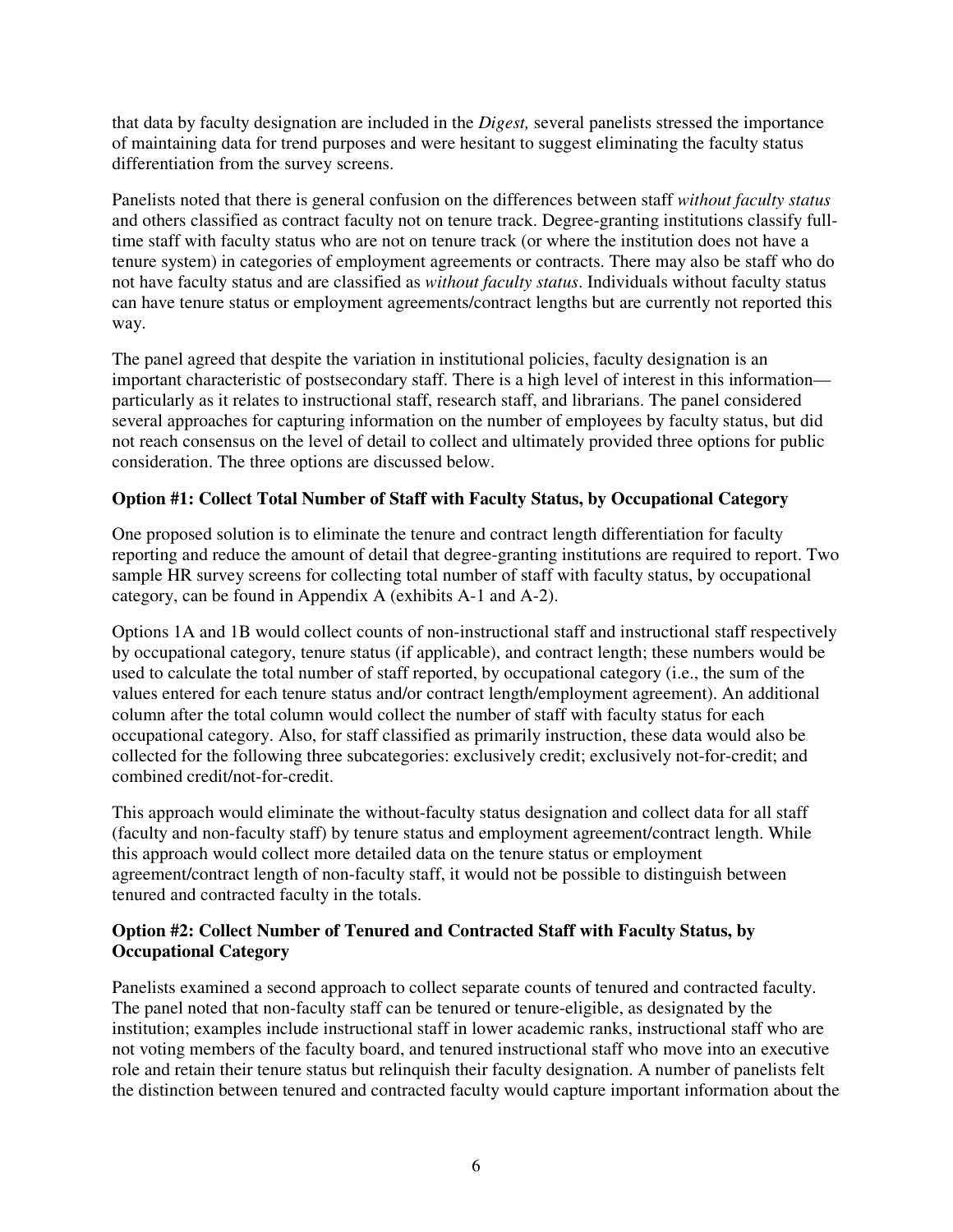permanent workforce. Under Option #2, additional columns would collect the number of tenured faculty (i.e., number of faculty with tenure and on tenure track categories combined) and contract faculty (i.e., number of faculty not on tenure track), by occupational category (see Exhibits B-1 and B-2 in Appendix B for proposed screen view of data collection).

Panelists noted that data collected under this approach could address questions related to the proportion of faculty who are tenured. Collecting only the total number of faculty, without the tenure or contract differentiation, would not allow for such analysis. The panel also noted that collecting the further disaggregation of faculty, as described in Option #2, would provide comparable data on contract faculty for degree-granting institutions with a tenure system and degree-granting institutions with no tenure system. Option #1 would not provide comparable values of contracted faculty because the number of tenured faculty could not be separated out from the total.

#### **Option #3: Collect Number of Staff by Faculty Status, Tenure Status, Contract Length/Employment Agreement, and Occupational Category**

The panel also considered collecting the same level of detail that is currently collected (i.e., no change). Option #3 would keep the tenure and contract length differentiation for faculty reporting and collect the number of full-time instructional and non-instructional staff by tenure status (if applicable), and contract length. While this approach would continue to capture more detailed information on the number of faculty in each of the tenure status categories and employment agreement/contract length categories, it would not address the original issues with the current format (i.e., more detailed data on staff without faculty status are being lost). The consequences of retaining the current format are accepting the loss of data on non-faculty staff.

The panel did not reach consensus on the level of detail to collect but agreed that there needs to be a balance between meeting the demand for data and imposing an undue level of burden on institutions. RTI encourages comments concerning faculty status and the balance of collection against level of burden on institutions.

## **Discussion Item #5: Categorization of Instructional Staff and Non-instructional Staff by Employment Agreement/Contract Length**

In 2012-13, based on the recommendation of TRP 31, the following subcategories were added for the purposes of classifying non-tenure-track contract faculty:

- multi-year contract;
- annual contract: and
- less-than-annual contract.

The IPEDS Help Desk received numerous calls following the implementation of the new subcategories; specifically, callers asked how to classify continuing and at-will contract employees. NCES revised the multi-year contract category label for 2013-14 HR reporting to clarify that the multi-year contract category should include continuing and at-will contracts.

The panel reviewed the utility of the current employment agreement/contract length categories and suggested adding two broad categories of employment agreement/contract length:

• fixed term, with subcategories for multi-year, annual, and less-than-annual; and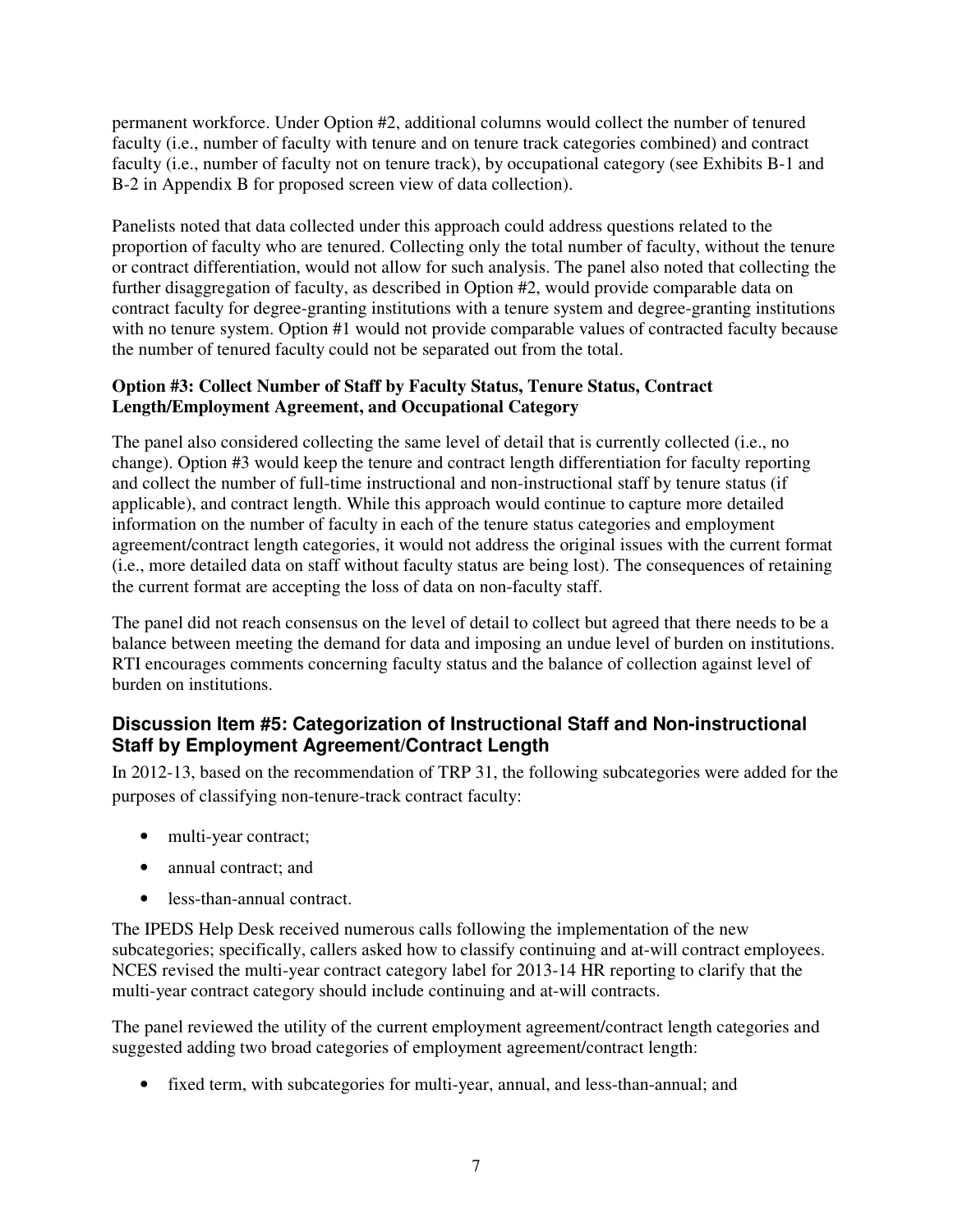• employment agreements/contract lengths of indefinite duration (e.g., continuing and at-will).

The panel agreed that the larger distinction between these two broad categories is important, but was concerned that additional breakdowns beyond the proposed subcategories could inadvertently exclude additional types of agreements. Given the amount of variation that exists in agreements of infinite duration, the panel determined that it is important to capture these data at the most general level.

#### **Discussion Item #6: Utility of Data on Instructional Staff by For-Credit and Not-for-Credit**

In 2012-13, based on the suggestion of TRP 31, the "primarily instruction" category for full-time instructional staff was expanded to classify instructional staff according to the following three subcategories:

- exclusively credit;
- exclusively not-for-credit; and
- combined credit and not-for-credit.

Degree-granting institutions are required to designate instructional staff into one of the three subcategories; however, many respondents indicated that reporting these data presents significant challenges as institutions may not track or classify instructional staff in this way. In addition, although TRP 41 suggested eliminating the collection of these data for 4-year institutions, panelists were concerned that collecting sector-specific data would decrease comparability of the data and reduce the utility of the data for researchers. Collecting sector-specific information would also introduce inconsistent reporting standards across IPEDS components.

Panelists agreed that not-for-credit education is becoming increasingly common and felt that capturing the distribution of instructional staff teaching for-credit courses versus not-for-credit courses provides important context to instructional cost measures and increases comparability across sectors. The panel suggested clarifying the subcategories to reflect alignment with the instructors' letter of agreement/contract to reduce confusion and make it easier for institutions to classify staff. For example, individuals who have an auxiliary contract to teach not-for-credit courses should be reported according to the parameters of their primary contract rather than by their combined course load.

Additionally, the panel suggested that further study on this topic should examine the extent to which the IPEDS data collection can address not-for-credit activity measures to better align instructional costs with student enrollment.

#### **Discussion Item #7: Categorization of Instruction, Research, and Public Service Staff, and Alignment with the SOC Coding Guidelines**

The alignment with the 2010 SOC required the adoption of new occupational categories to collect data separately for instructional staff, research staff, and public service staff, as follows:

- instructional staff:
	- primarily instruction
	- instruction/research/public service (IRPS)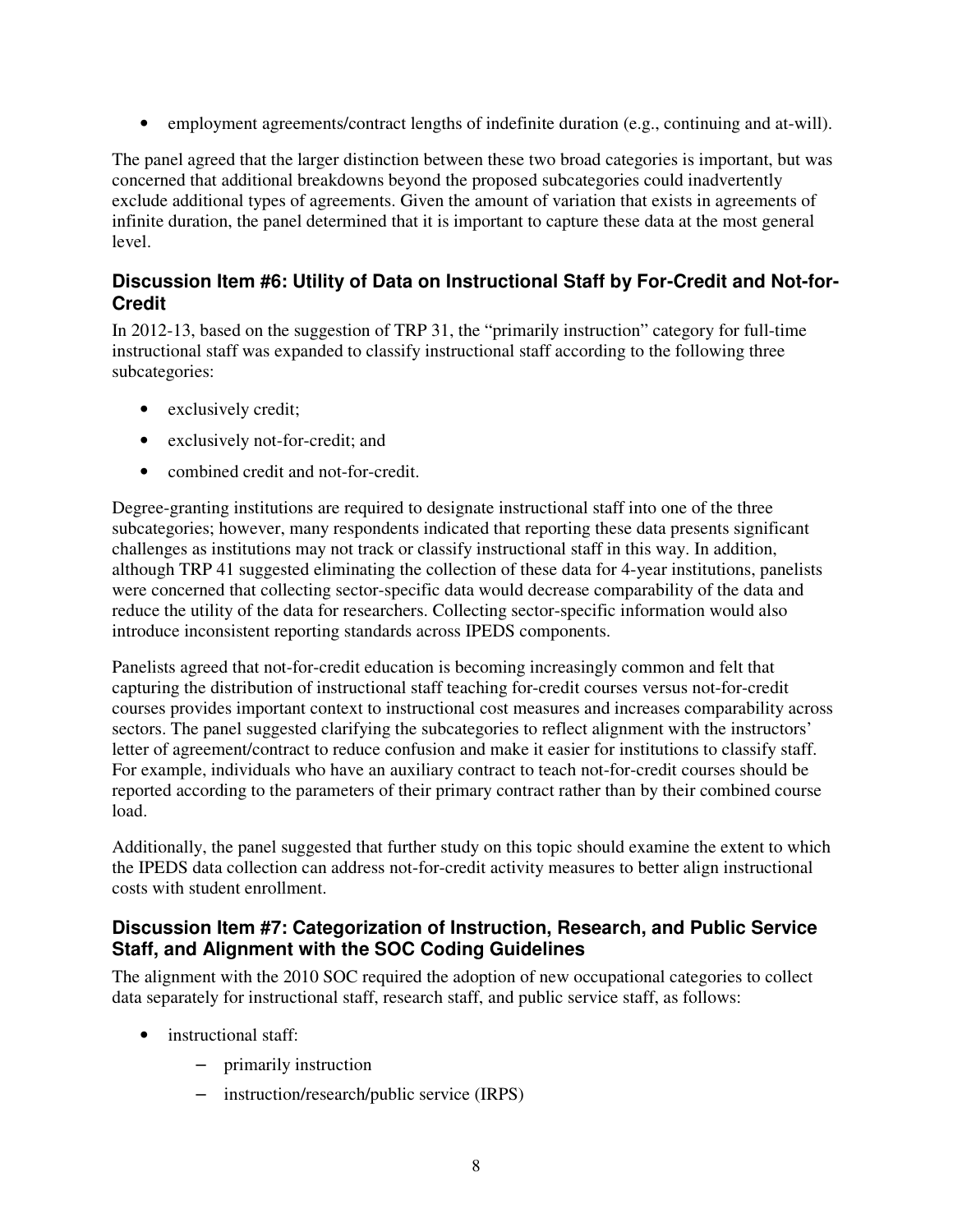- non-instructional staff:
	- research staff
	- public service staff

IRPS staff are those individuals who have instruction as part of their job, but for whom instruction cannot readily be differentiated from the research or public service functions of their jobs (e.g., they teach, but the percentage of their time spent teaching is not discernible because their teaching responsibilities are not clearly differentiated from their other responsibilities). According to the SOC Coding Guidelines, these individuals should be classified in one of the three primary categories (instruction, research, or public service) based on the occupation that requires the highest level of skill or, where there is no measurable difference in skill requirements, where they spend the most time. However, panelists noted that for staff in the IRPS classification, each of these functions is an integral component of the individuals' regular assignment. The panel agreed that the IRPS category describes these individuals' work far better than any one of the three primary categories and noted that this level of detail is needed for policy and research purposes.

The panel agreed that the further breakdown of instructional staff collects data in a way that better reflects the postsecondary industry while still keeping with the spirit of the SOC Coding Guidelines, and therefore recommended no changes to the IRPS category at this time. To align with the SOC Coding Guidelines, the panel suggested that data collected at the lower level (IRPS) can be aggregated into the primary category, instructional staff, as needed.

## **Discussion Item #8: Tenure Status—Non-instructional Staff and Part-Time Staff**

TRP 41 suggested eliminating the tenure status differentiation for four specific non-instructional occupational categories:

- Business and Financial Operations Occupations;
- Computer, Engineering, and Science Occupations;
- Community, Social Service, Legal, Arts, Design, Entertainment, Sports, and Media Occupations; and
- Healthcare Practitioners and Technical Occupations.

However, after examining the collection of data by tenure status for these and other non-instructional occupational categories, the panel agreed on the importance of maintaining comparability by continuing to collect the current level of detail. The panel noted that non-instructional staff with tenure status can include both faculty and non-faculty positions and agreed that capturing this level of detail is important for workforce equity analysis purposes.

Next, the panel was asked to evaluate the utility of collecting data by tenure status for part-time staff. Panelists noted that while tenure track and tenure appointments are generally full-time, institutions have different policies related to tenure eligibility in terms of employment status (full-time and parttime). Examples of part-time staff who have tenure status include retired faculty who return to the institution to teach as adjunct instructional staff and tenured staff who change employment status from full-time to part-time. Given that the designation of tenure is not limited to full-time staff, the panel agreed on the importance of continuing to collect tenure status for part-time staff.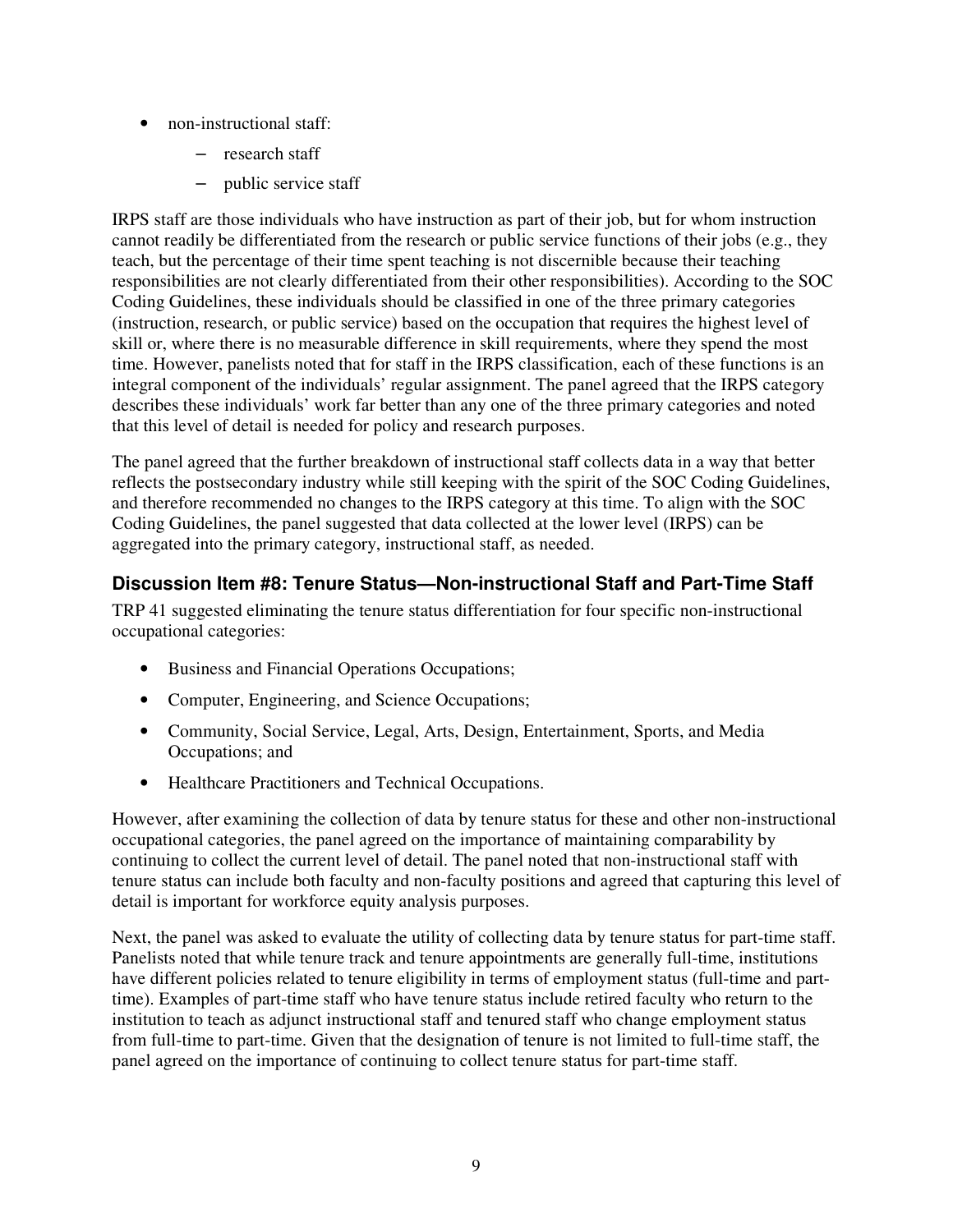The panel acknowledged that there is some degree of burden associated with reporting noninstructional and part-time staff by tenure status but agreed that the value of having reliable nationallevel data on tenured employees justifies the imposed burden.

#### **Discussion Item #9: Review of Non-instructional Staff Occupational Categories**

Following the required alignment of the IPEDS HR survey with the 2010 SOC in 2012-13, institutions are now instructed that each job at the institution must be categorized in one of the available SOC-aligned occupational categories (approved by BLS for IPEDS reporting) according to the 2010 SOC. However, the SOC classification system is not designed with postsecondary institutions in mind. Many common postsecondary occupations are not reflected in the SOC classification system, and respondents have identified a number of roles as difficult to classify using the new SOC-aligned occupational categories. These include the following:

- student and academic affairs staff:
- financial aid staff; and
- registrars and student records/registration staff.

Although BLS provided recommendations for classifying these staff into SOC codes, many panelists felt that classifying these staff within the existing structure as suggested would be challenging and generally a poor fit. For example, BLS recommends classifying financial aid staff in the Business and Financial Operations Occupations category, which maps to the 2010 SOC major group Business and Financial Operations Occupations (13-0000). Part of the panel's concern relates to classifying financial aid staff and loan officers or business office staff in the same detailed occupation. Panelists felt that this category misrepresents specific differences in the nature of the work performed by financial aid staff and suggested that the Student and Academic Affairs and Other Education Services Occupations category, which corresponds to the 2010 SOC major group Other Education, Training, and Library Occupations (25-9000), is a better fit.

Aside from questions about the appropriateness of using the existing occupational categories to classify postsecondary occupations, panelists questioned the value gained by collecting roles such as those listed above separately in new detailed occupational categories within the SOC structure. Given that other sources collect more detailed information specific to the higher education workforce, panelists were hesitant to recommend separating or splitting existing occupational categories into new detailed occupations to reflect roles that are common to postsecondary education. Instead, the panel suggested clarifying or updating the titles of the existing occupational categories for the purposes of the IPEDS data collection to better reflect postsecondary occupations.

The SOC permits NCES to clarify the titles of occupational categories for HR reporting to reflect current industry terminology as long as the occupational categories align with an approved aggregation scheme created from the 23 major groups in the SOC. The panel agreed that being able to refine occupational category titles to better reflect postsecondary occupations creates an opportunity for the postsecondary community to (1) consider appropriate ways to address areas of confusion and (2) improve the usefulness of the data collected through the HR component.

Other than providing links to the College and University Professional Association for Human Resources position description spreadsheets, IPEDS does not provide specific suggestions for mapping roles to SOC codes and corresponding occupational categories for HR reporting. Currently, if an occupation is not included as a distinct, detailed occupation in the structure, many institutions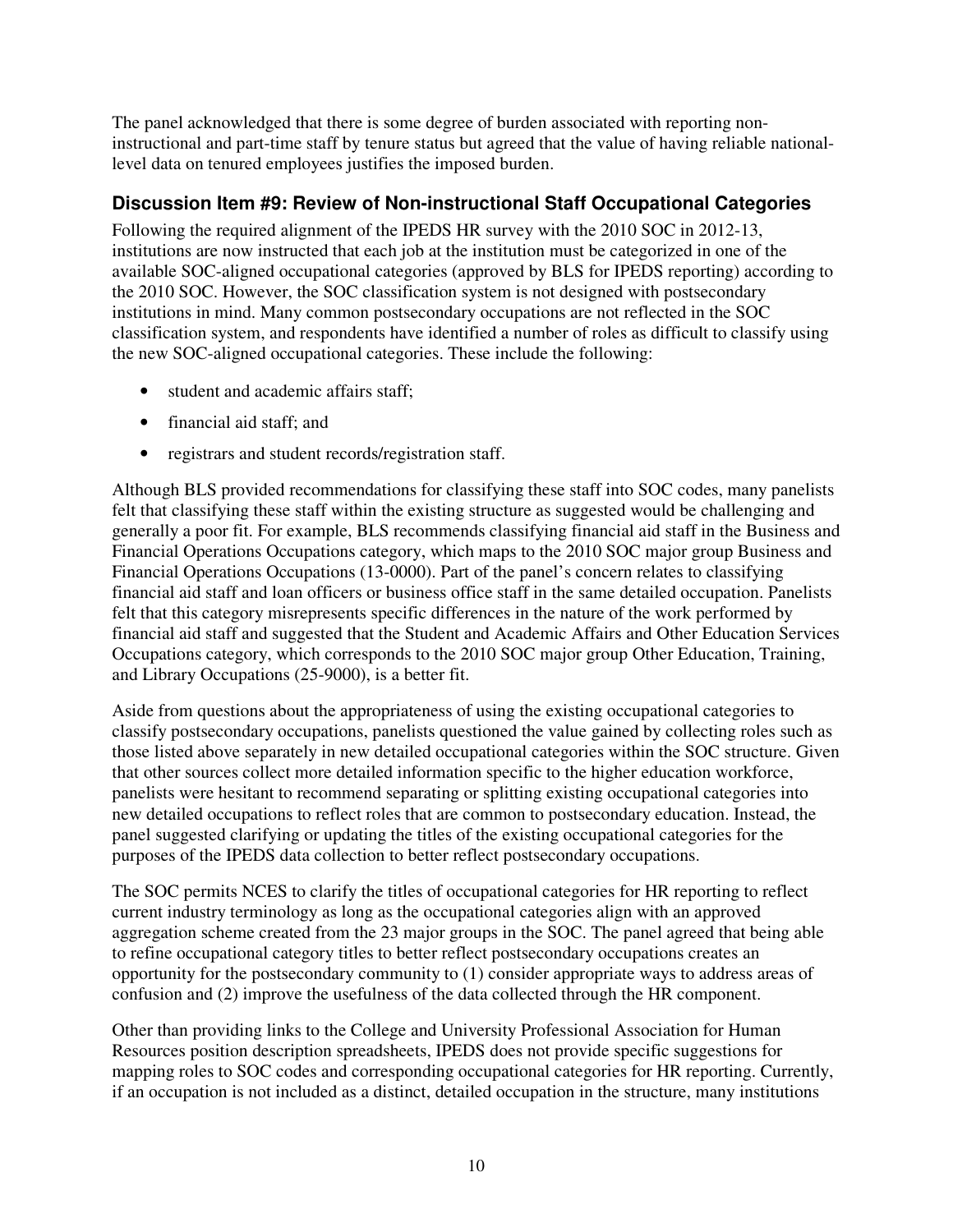classify it in an appropriate "All other" occupation. The panel agreed that additional guidance on the appropriate classifications for staff would improve the overall quality of the data reported to IPEDS. In addition to establishing clear standards for reporting staff in areas that have been identified as problematic, this will bring the occupational categories for IPEDS reporting and the SOC classifications into further alignment.

## **Discussion Item #10: Utility of Data on Graduate Assistants, by Function**

Federal mandates require a headcount of graduate assistants involved in instructional activities, but reporting headcounts in the other occupational categories is not required. All degree-granting institutions report graduate assistants by race/ethnicity, gender, and function. To reduce the amount of burden associated with reporting these data, TRP 41 suggested collapsing the occupation codes for reporting graduate assistants into the following general classifications:

- Teaching;
- Research: and
- Other.

The panel agreed with this approach and endorsed the idea of collapsing the categories to collect the total headcount of graduate assistants in these three broad categories.

Several panelists felt that in addition to information on graduate assistants, there is a high level of interest in having information on other types of staff who support postsecondary education, such as postdoctoral staff members. For HR reporting purposes, postdoctoral staff members on the payroll of an institution are included in the counts of employees by occupational category and are classified based on where the majority of their work is performed. The panel pointed out that funding sources may differ between postdoctoral salaries, and thus a postdoctoral salary could be paid by the institution, a separate entity, or some combination of the two. Furthermore, those not paid by the institution may not be counted as an employee of the institution. Therefore, given that collecting information on postdoctoral staff members could require slightly different reporting criteria from the other sections of the HR component, panelists questioned if the HR component is the best place for collecting this information. The panel agreed that additional research related to this topic should identify how to best collect these data, through IPEDS or another survey, as there is a decided need for them.

## **Discussion Item #11: Annual Reporting of Race/Ethnicity**

The collection and reporting of race/ethnicity and gender data on the HR component are mandatory for all institutions that receive, are applicants for, or expect to be applicants for Title IV federal financial assistance. The collection of these data is also mandated by P.L. 88-352, Title VII of the Civil Rights Act of 1964, as amended by the Equal Employment Opportunity Act of 1972 (29 CFR 1602, subparts O, P, and Q). Data on race/ethnicity and gender of staff are currently collected every other year (in odd-numbered years). The reporting of data by race/ethnicity and gender is optional in even-numbered years.

Nearly all IPEDS data items, including student data by race/ethnicity and gender, are collected annually. The panel agreed that collecting annual data on faculty and staff by race/ethnicity and gender would provide more comprehensive demographic information and better facilitate trend analysis. Although these items are not specifically mandated, there is a significant demand for annual data on race/ethnicity and gender for workforce equity analysis purposes and to provide more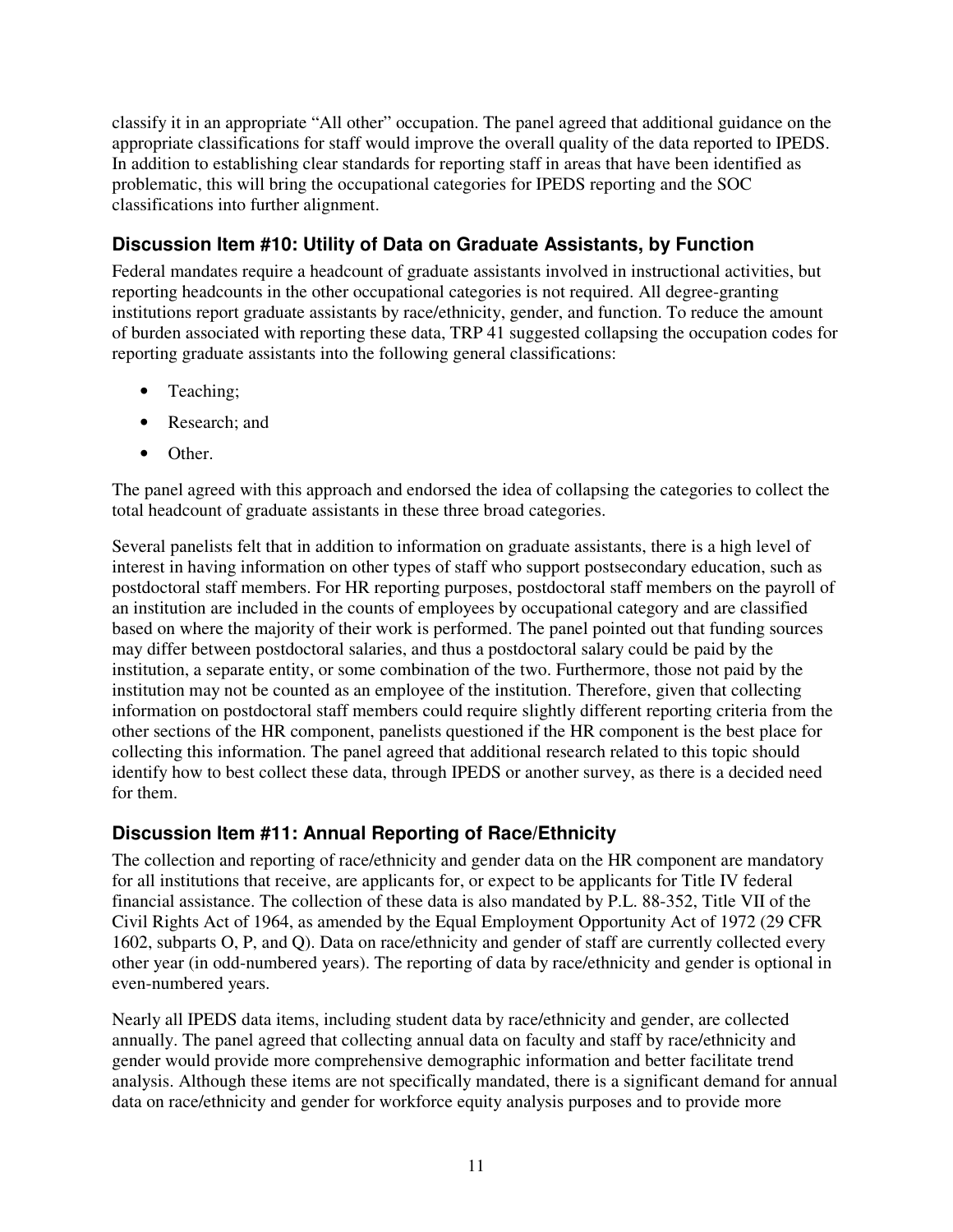immediate answers to policy and research questions. While this would certainly increase the level of burden during alternate years, panelists noted that institutions should already have the framework in place for collecting and reporting on the gender and race/ethnicity of the workforce. Given the value of these data, the panel recommended that the reporting of race/ethnicity and gender data be required annually. This would align the HR survey with the collection of race/ethnicity and gender data across all other IPEDS survey components.

## **Discussion Item #12: Utility of Data on New Hires**

Currently, degree-granting institutions with 15 or more full-time employees report the number of newly hired permanent full-time staff by occupational category. In addition, for instructional staff, these data are collected by faculty status, tenure status (if applicable), and contract length. The panel reviewed the suggestion made by TRP 41 to eliminate reporting on new hires if these data are not needed for compliance with other federal agencies outside of IPEDS (e.g., the Equal Employment Opportunity Commission).While this change would reduce the amount of data that institutions are required to report, panelists pointed out that there is a significant demand for information about new hires by various demographic and occupational characteristics to better address policy and research questions, as well as provide information on diversity and other key issues in the higher education workforce. Given the decided need of these data, the panel recommended retaining the collection of these data.

The period of reporting provides a snapshot of new hires at one point in the fall rather than a full year of data. Institutions are asked to report the number of full-time permanent staff who were included on the payroll of the institution between July 1 and October 31 of the most recent year either for the first time (new to the institution) or after a break in service and who were still on the payroll of the institution as of November 1 of the most recent year. This raises concerns about the possible undercounting of new hires who start outside of the snapshot date, particularly at institutions with nontraditional calendar systems.

To collect more complete information on new hires and improve data quality, the panel suggested broadening the reporting period for new hires to include any newly hired, full-time, permanent staff on the payroll of the institution between November 1 of the previous calendar year (i.e., the first day following the snapshot date of the prior year HR survey) and October 31 of the most recent calendar year.

## **Discussion Item #13: HR Forms for Institutions with Fewer Than 15 Full-Time Staff**

An abbreviated version of the HR survey forms is presented to institutions with fewer than 15 fulltime staff. Eligibility is determined based on the institution's response to the relevant screening question. In 2012, only 328 institutions completed this version of the form.

Eliminating the abbreviated version of the form and requiring all degree-granting institutions to complete the same version of the form regardless of the number of staff would align HR reporting with the strategy used to differentiate degree-granting from non-degree-granting institutions across all other IPEDS survey components (i.e., one form for degree-granting institutions and one form for non-degree-granting institutions). However, while panelists agreed that aligning the forms across all degree-granting institutions would improve comparability and capture more complete data on staff at degree-granting institutions, the panel felt that it would not be advisable to recommend changes without additional information in terms of the impact this would have on the affected institutions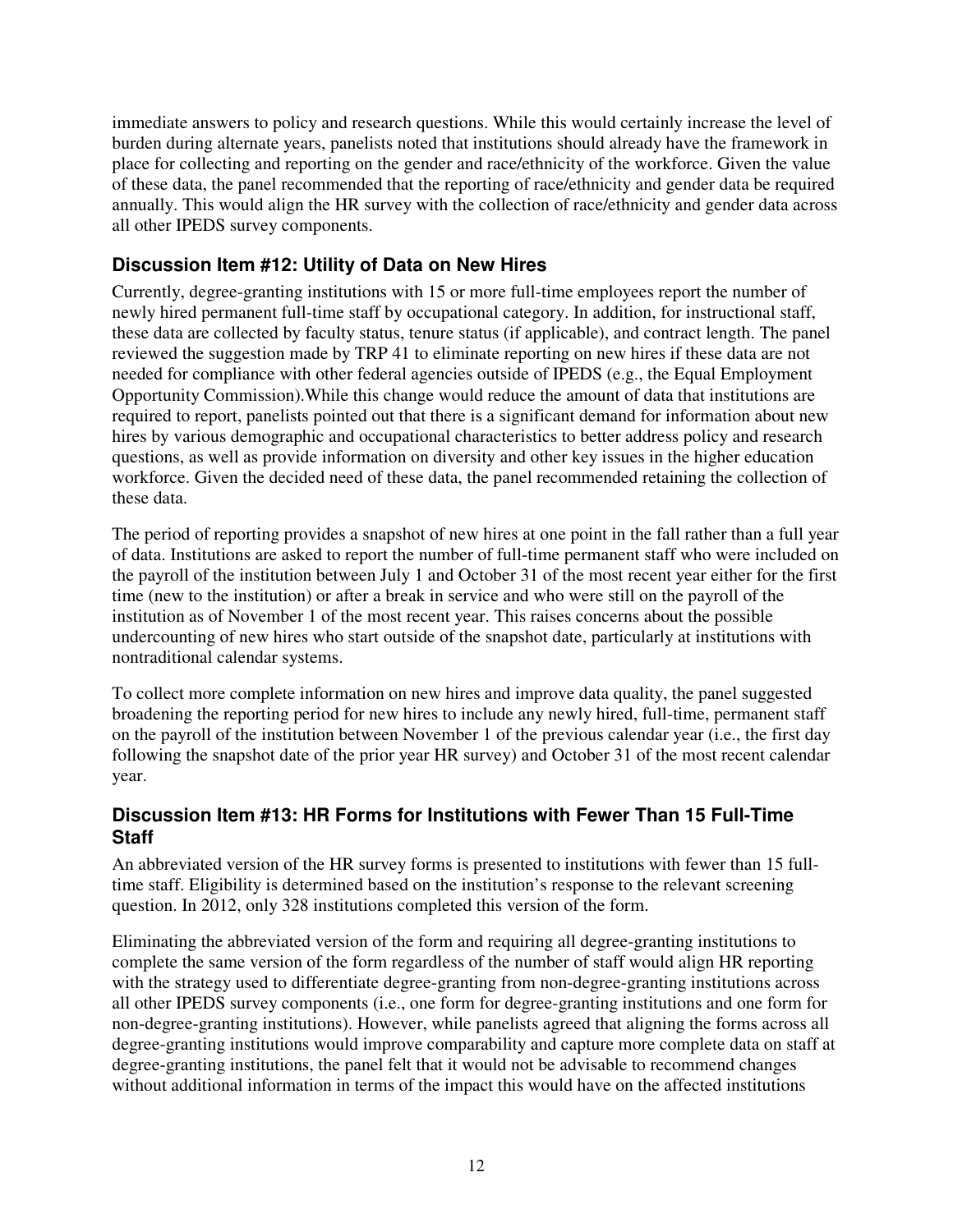(i.e., those with fewer than 15 full-time staff). RTI encourages comments from institutions that have used the <15 version of the forms in the past.

## **Discussion Item #14: Programs that Determine Medical/Non-Medical Breakout**

As a result of suggestions made by TRP 9 (held on October 13-14, 2004), NCES clarified the definition of *medical school* to include any institution that offers Doctor of Medicine (M.D.) or Doctor of Osteopathic Medicine (D.O.) degrees. These institutions complete separate medical school screens in the HR component, based on a recommendation from the IPEDS Redesign Task Force. This eliminated medical school instructional staff from the salaries reporting, thereby removing their relatively high salaries from any calculations. Medical school staff have many sources of income, such as billing from medical practice plans and research grants, which makes it difficult to determine the portion of their salary related to instruction.

The Help Desk has received comments from institutions that do not offer D.O. or O.D. programs but feel as if they should still be considered a medical school because of other programs offered, such as podiatry, naturopathy, and chiropractic. The panel was asked to review the definition of *medical school* and consider expanding it to include other programs that would determine the medical/non-medical breakout. Panel members did not feel that they had enough information to make a more definitive suggestion at this time. RTI encourages comments on this topic.

# **Summary of Proposed Revisions to the IPEDS Components for All Institutions**

Following is a list of the suggested changes discussed in this report.

- **Salary outlays and headcounts** (required for degree-granting institutions; applies to fulltime non-medical school instructional staff):
	- Collect salary outlays separately by contract length/employment agreement (i.e., 9 month, 10-month, 11- month, 12-month).
	- Clarify the definition of contract length to reflect the length of contract/employment agreement (as opposed to the number of months worked).
	- Collect the headcount of full-time instructional staff on contract/employment agreements of less than 9 months by gender and academic rank.
- **Faculty status** (required for degree-granting institutions with 15 or more full-time staff; applies to full-time and part-time staff, instructional and non-instructional staff, medical school and non-medical school staff, new hires):

The TRP suggested three potential approaches for collecting the tenure status of instructional and non-instructional staff. One option would be to collect the total number of staff with faculty status, by occupational category (see Exhibits A-1 and A-2 in Appendix A). Another option would be to collect the number of tenured faculty and contracted faculty, by occupational category (see Exhibits B-1 and B-2 in Appendix B). Alternatively, a third proposed solution would maintain the level of detail currently collected.

- **Employment agreement/contract length** (required for degree-granting institutions with 15 or more full-time staff; applies to full-time and part-time staff, instructional and noninstructional staff, medical school and non-medical school staff, new hires):
	- Add category "Employment agreements/contract lengths of indefinite duration (e.g., continuing and at-will)."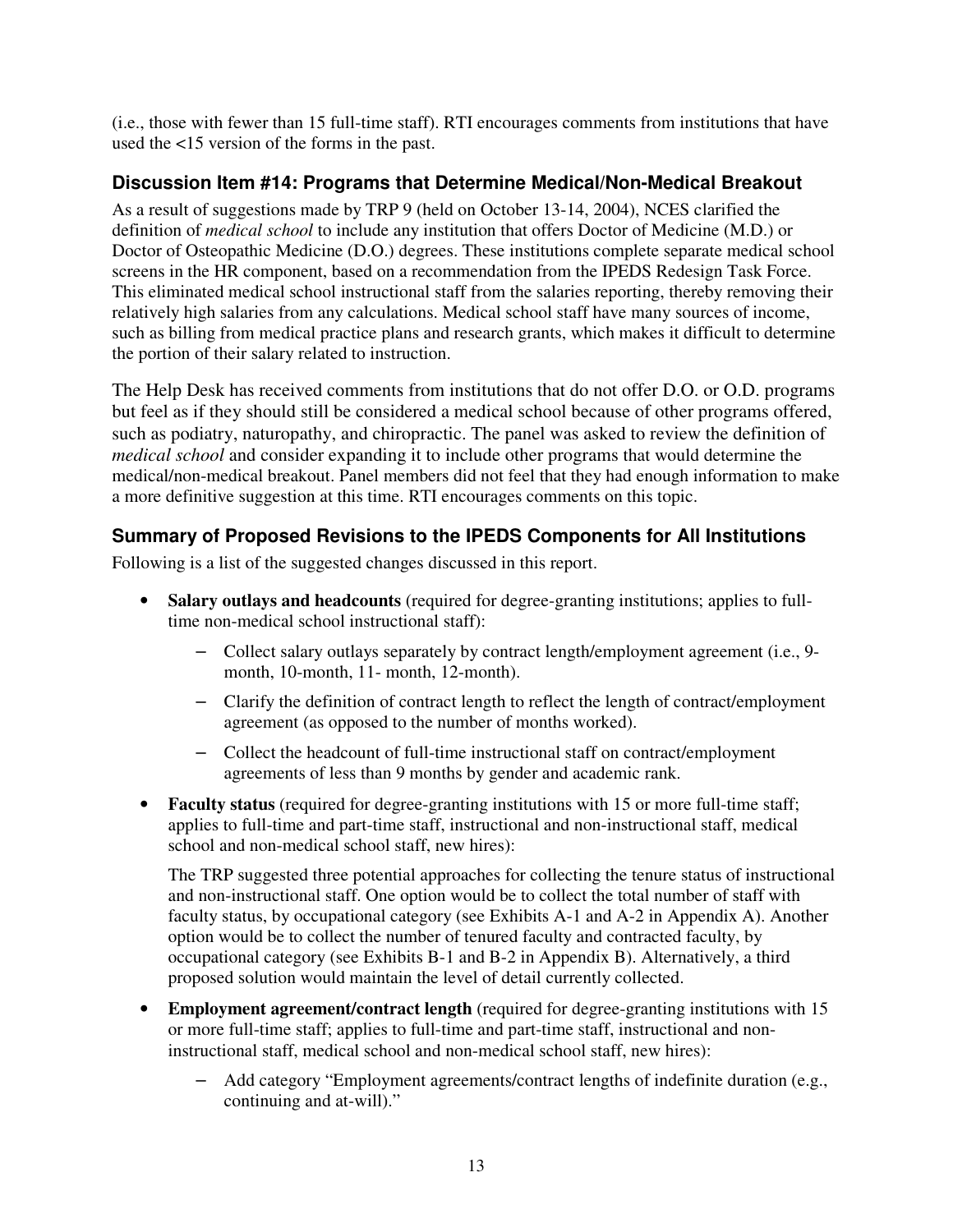- For-credit and not-for-credit reporting (required for degree-granting institutions with 15 or more full-time staff; applies to full-time and part-time instructional staff, includes both medical school and non-medical school staff [reported separately]):
	- Clarify the subcategories to reflect alignment with primary letter of agreement/contract.
- **Non-instructional occupational categories** (required for all institutions):
	- Provide better guidance on where to classify the most problematic roles among the existing categories.
- **Graduate assistants, by function** (required for degree-granting institutions):
	- Implement new, condensed categories specifically for graduate assistants:
		- graduate assistant—teaching;
		- graduate assistant—research; and
		- graduate assistant—other.
- **Reporting of race/ethnicity** (required for all institutions):
	- Implement annual collection of staff data by race/ethnicity.
- **Data on new hires** (applies to degree-granting institutions with 15 or more full-time staff):
	- Revise the reporting period for new hires to include any newly hired, full-time, permanent staff on the payroll of the institution between November 1 and October 31.

## **Next Steps and Reporting Implications**

Once the TRP summary comment period has closed, RTI will review the comments and provide NCES with final recommendations based on the suggestions of the TRP. NCES will review the recommendations to determine next steps and any reporting implications for IPEDS. Proposed burden estimates will be submitted to OMB for information collection clearance. The next OMB package will cover IPEDS data collections starting 2016-17. NCES plans to revise burden estimates based on suggestions from this TRP for the 2014-15 data collection and beyond.

#### **Comments**

RTI is committed to improving the quality and usefulness of IPEDS data. We encourage interested parties to send any comments or concerns about this topic to Janice Kelly-Reid, IPEDS Project Director, at ipedsTRPcomment@rti.org by November 14, 2014**.**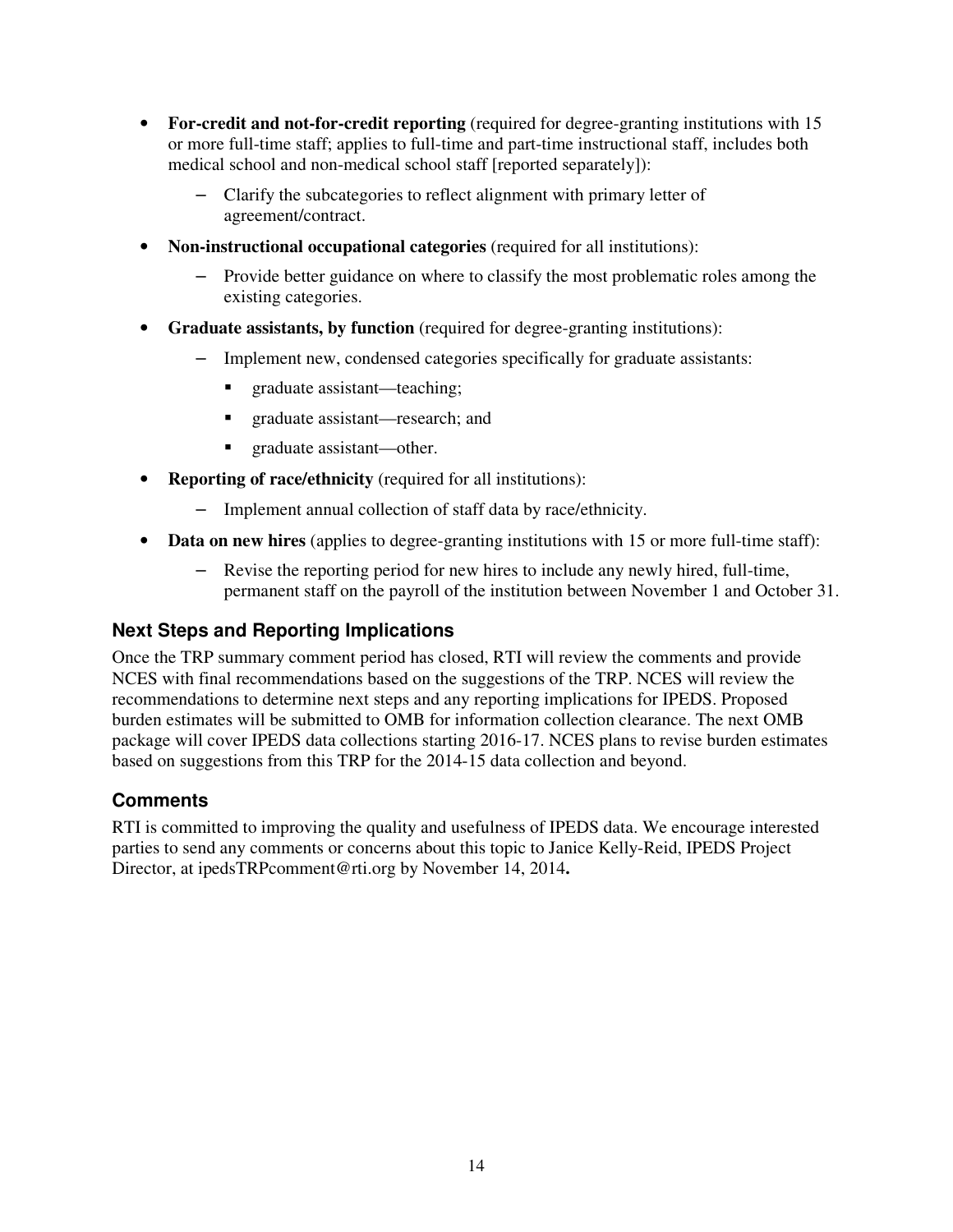## **Appendix A**

## **Option #1: Sample HR Survey Screens for Collecting Total Number of Staff with Faculty Status, by Occupational Category**

| <b>Exhibit A-1.</b>                                                                                                       |                          |                 |                 |                 |                 |                          |                        |                        |  |  |  |
|---------------------------------------------------------------------------------------------------------------------------|--------------------------|-----------------|-----------------|-----------------|-----------------|--------------------------|------------------------|------------------------|--|--|--|
| Option 1A for Non-instructional staff (degree-granting institutions)<br>Not on tenure track/no tenure system<br>Of total, |                          |                 |                 |                 |                 |                          |                        |                        |  |  |  |
|                                                                                                                           |                          |                 |                 |                 |                 | Less                     |                        | number                 |  |  |  |
|                                                                                                                           |                          |                 | Continuing/     | Multi-          |                 | than                     |                        | with                   |  |  |  |
|                                                                                                                           |                          | <b>Tenure</b>   | at will         | year            | Annual          | annual                   |                        | faculty                |  |  |  |
| <b>Occupational category</b>                                                                                              | <b>Tenured</b>           | track           | contract        | contract        | contract        | contract                 | <b>Total</b>           | status                 |  |  |  |
| <b>Research Staff</b>                                                                                                     | <b>RV</b>                | <b>RV</b>       | <b>RV</b>       | <b>RV</b>       | <b>RV</b>       | <b>RV</b>                | $\overline{\text{cv}}$ | <b>RV</b>              |  |  |  |
| <b>Public Service Staff</b>                                                                                               | <b>RV</b>                | RV              | <b>RV</b>       | <b>RV</b>       | RV              | <b>RV</b>                | <b>CV</b>              | <b>RV</b>              |  |  |  |
| Archivists, Curators, and                                                                                                 |                          |                 |                 |                 |                 |                          |                        |                        |  |  |  |
| <b>Museum Technicians</b>                                                                                                 |                          |                 |                 |                 |                 |                          |                        |                        |  |  |  |
| 25-4010                                                                                                                   | RV                       | <b>RV</b>       | <b>RV</b>       | RV              | RV              | RV                       | <b>CV</b>              | <b>RV</b>              |  |  |  |
| Librarians                                                                                                                | <b>RV</b>                | <b>RV</b>       | <b>RV</b>       | RV              | <b>RV</b>       | <b>RV</b>                | CV                     | <b>RV</b>              |  |  |  |
| 25-4020<br><b>Library Technicians</b>                                                                                     |                          |                 |                 |                 |                 |                          |                        |                        |  |  |  |
| 25-4030                                                                                                                   | <b>RV</b>                | <b>RV</b>       | RV              | RV              | <b>RV</b>       | <b>RV</b>                | CV                     | RV                     |  |  |  |
| <b>Student and Academic</b>                                                                                               |                          |                 |                 |                 |                 |                          |                        |                        |  |  |  |
| Affairs and Other Education                                                                                               |                          |                 |                 |                 |                 |                          |                        |                        |  |  |  |
| <b>Services Occupations</b>                                                                                               |                          |                 |                 |                 |                 |                          |                        |                        |  |  |  |
| $25 - 2000 + 25 - 3000 + 25$                                                                                              |                          |                 |                 |                 |                 |                          |                        |                        |  |  |  |
| 9000                                                                                                                      | RV                       | <b>RV</b>       | <b>RV</b>       | <b>RV</b>       | <b>RV</b>       | <b>RV</b>                | CV                     | <b>RV</b>              |  |  |  |
| <b>Management Occupations</b><br>11-0000                                                                                  | <b>RV</b>                | <b>RV</b>       | <b>RV</b>       | RV              | <b>RV</b>       | <b>RV</b>                | CV                     | <b>RV</b>              |  |  |  |
| <b>Business and Financial</b>                                                                                             |                          |                 |                 |                 |                 |                          |                        |                        |  |  |  |
| <b>Operations Occupations</b>                                                                                             |                          |                 |                 |                 |                 |                          |                        |                        |  |  |  |
| 13-0000                                                                                                                   | <b>RV</b>                | <b>RV</b>       | <b>RV</b>       | RV              | <b>RV</b>       | <b>RV</b>                | <b>CV</b>              | <b>RV</b>              |  |  |  |
| Computer, Engineering, and                                                                                                |                          |                 |                 |                 |                 |                          |                        |                        |  |  |  |
| <b>Science Occupations</b>                                                                                                |                          |                 |                 |                 |                 |                          |                        |                        |  |  |  |
| $15-0000 + 17-0000 + 19$                                                                                                  |                          |                 |                 |                 |                 |                          |                        |                        |  |  |  |
| 0000                                                                                                                      | <b>RV</b>                | <b>RV</b>       | <b>RV</b>       | <b>RV</b>       | <b>RV</b>       | <b>RV</b>                | CV                     | <b>RV</b>              |  |  |  |
| Community, Social Service,                                                                                                |                          |                 |                 |                 |                 |                          |                        |                        |  |  |  |
| Legal, Arts, Design,<br>Entertainment, Sports, and                                                                        |                          |                 |                 |                 |                 |                          |                        |                        |  |  |  |
| <b>Media Occupations</b>                                                                                                  |                          |                 |                 |                 |                 |                          |                        |                        |  |  |  |
| $21 - 0000 + 23 - 0000 + 27$                                                                                              |                          |                 |                 |                 |                 |                          |                        |                        |  |  |  |
| 0000                                                                                                                      | <b>RV</b>                | <b>RV</b>       | <b>RV</b>       | RV              | <b>RV</b>       | <b>RV</b>                | CV                     | <b>RV</b>              |  |  |  |
| Healthcare Practitioners and                                                                                              |                          |                 |                 |                 |                 |                          |                        |                        |  |  |  |
| <b>Technical Occupations</b>                                                                                              |                          |                 |                 |                 |                 |                          |                        |                        |  |  |  |
| 29-0000                                                                                                                   | RV                       | <b>RV</b>       | <b>RV</b>       | <b>RV</b>       | <b>RV</b>       | <b>RV</b>                | <b>CV</b>              | <b>RV</b>              |  |  |  |
| <b>Service Occupations</b>                                                                                                |                          |                 |                 |                 |                 |                          |                        |                        |  |  |  |
| $31 - 0000 + 33 - 0000 + 35$                                                                                              |                          |                 |                 |                 |                 |                          |                        |                        |  |  |  |
| $0000 + 37 - 0000 +$<br>39-0000                                                                                           | <b>RV</b>                | <b>RV</b>       | <b>RV</b>       | <b>RV</b>       | <b>RV</b>       | <b>RV</b>                | CV                     | <b>RV</b>              |  |  |  |
| Sales and Related                                                                                                         |                          |                 |                 |                 |                 |                          |                        |                        |  |  |  |
| Occupations                                                                                                               |                          |                 |                 |                 |                 |                          |                        |                        |  |  |  |
| 41-0000                                                                                                                   | <b>RV</b>                | <b>RV</b>       | <b>RV</b>       | <b>RV</b>       | <b>RV</b>       | <b>RV</b>                | CV                     | <b>RV</b>              |  |  |  |
| Office and Administrative                                                                                                 |                          |                 |                 |                 |                 |                          |                        |                        |  |  |  |
| <b>Support Occupations</b>                                                                                                |                          |                 |                 |                 |                 |                          |                        |                        |  |  |  |
| 43-0000                                                                                                                   | RV                       | <b>RV</b>       | <b>RV</b>       | <b>RV</b>       | <b>RV</b>       | <b>RV</b>                | CV                     | RV                     |  |  |  |
| Natural Resources,                                                                                                        |                          |                 |                 |                 |                 |                          |                        |                        |  |  |  |
| Construction, and                                                                                                         |                          |                 |                 |                 |                 |                          |                        |                        |  |  |  |
| Maintenance Occupations<br>$45 - 0000 + 47 - 0000 + 49$                                                                   |                          |                 |                 |                 |                 |                          |                        |                        |  |  |  |
| 0000                                                                                                                      | RV                       | <b>RV</b>       | <b>RV</b>       | <b>RV</b>       | <b>RV</b>       | RV                       | CV                     | RV                     |  |  |  |
| Production, Transportation,                                                                                               |                          |                 |                 |                 |                 |                          |                        |                        |  |  |  |
| and Material Moving                                                                                                       |                          |                 |                 |                 |                 |                          |                        |                        |  |  |  |
| Occupations                                                                                                               |                          |                 |                 |                 |                 |                          |                        |                        |  |  |  |
| $51-0000 + 53-0000$                                                                                                       | RV                       | RV              | RV              | RV              | RV              | RV                       | <b>CV</b>              | RV                     |  |  |  |
| Total                                                                                                                     | $\overline{\mathsf{cv}}$ | $\overline{CV}$ | $\overline{cv}$ | $\overline{CV}$ | $\overline{cv}$ | $\overline{\mathsf{cv}}$ | $\overline{\text{cv}}$ | $\overline{\text{cv}}$ |  |  |  |

**CV** indicates a calculated value and **RV** indicates a reported value. The screens will incorporate any applicable changes based on the outcomes of other discussion items below.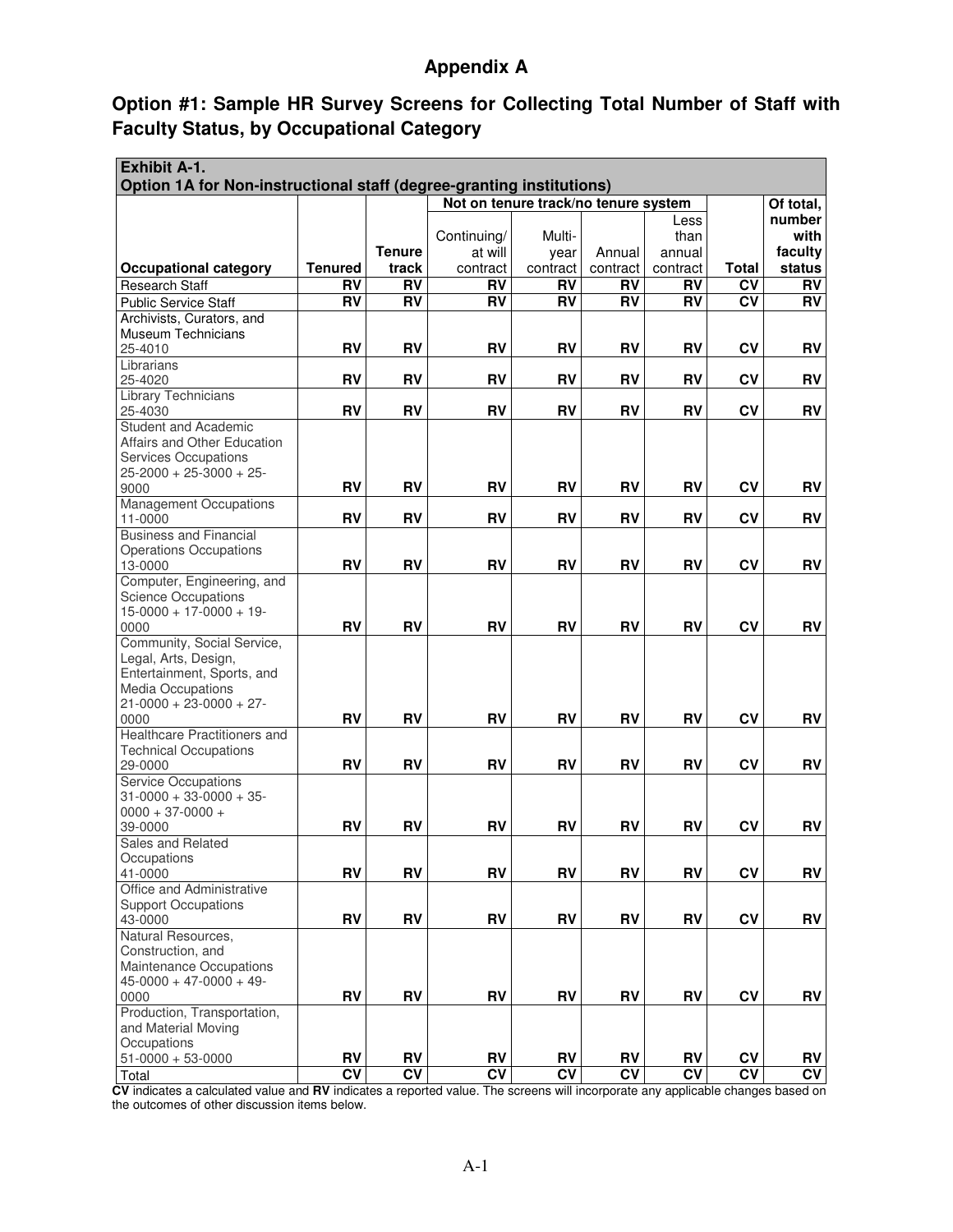## **Appendix A**

# **Option #1: Sample HR Survey Screens for Collecting Total Number of Staff with Faculty Status, by Occupational Category**

| <b>Exhibit A-2.</b><br>Option 1B for Instructional staff (degree-granting institutions) |                |               |             |                                      |           |          |       |           |  |  |
|-----------------------------------------------------------------------------------------|----------------|---------------|-------------|--------------------------------------|-----------|----------|-------|-----------|--|--|
|                                                                                         |                |               |             | Not on tenure track/no tenure system |           |          |       | Of total, |  |  |
|                                                                                         |                |               |             |                                      |           | Less     |       | number    |  |  |
|                                                                                         |                |               | Continuing/ |                                      |           | than     |       | with      |  |  |
|                                                                                         |                | <b>Tenure</b> | at will     | Multi-year                           | Annual    | annual   |       | faculty   |  |  |
| Occupational category                                                                   | <b>Tenured</b> | track         | contract    | contract                             | contract  | contract | Total | status    |  |  |
| <b>Primarily instruction</b>                                                            | R٧             | R٧            | R٧          | RV                                   | RV        | RV       | Cν    | RV        |  |  |
| Exclusively credit                                                                      | R٧             | RV            | RV          | RV                                   | RV        | RV       | CV    | <b>RV</b> |  |  |
| Exclusively not-for-<br>credit                                                          | RV             | RV            | RV          | <b>RV</b>                            | <b>RV</b> | RV       | CV    | <b>RV</b> |  |  |
| Combined credit/not-for-                                                                |                |               |             |                                      |           |          |       |           |  |  |
| credit                                                                                  | <b>RV</b>      | <b>RV</b>     | <b>RV</b>   | <b>RV</b>                            | <b>RV</b> | RV       | CV    | <b>RV</b> |  |  |
| Instruction/research/<br>public service staff                                           | <b>RV</b>      | RV            | RV          | <b>RV</b>                            | <b>RV</b> | RV       | CV    | <b>RV</b> |  |  |
| Total                                                                                   | CV             | CV            | CV          | C٧                                   | CV        | Cν       | CV    | CV        |  |  |

**CV** indicates a calculated value and **RV** indicates a reported value. The screens will incorporate any applicable changes based on the outcomes of other discussion items below.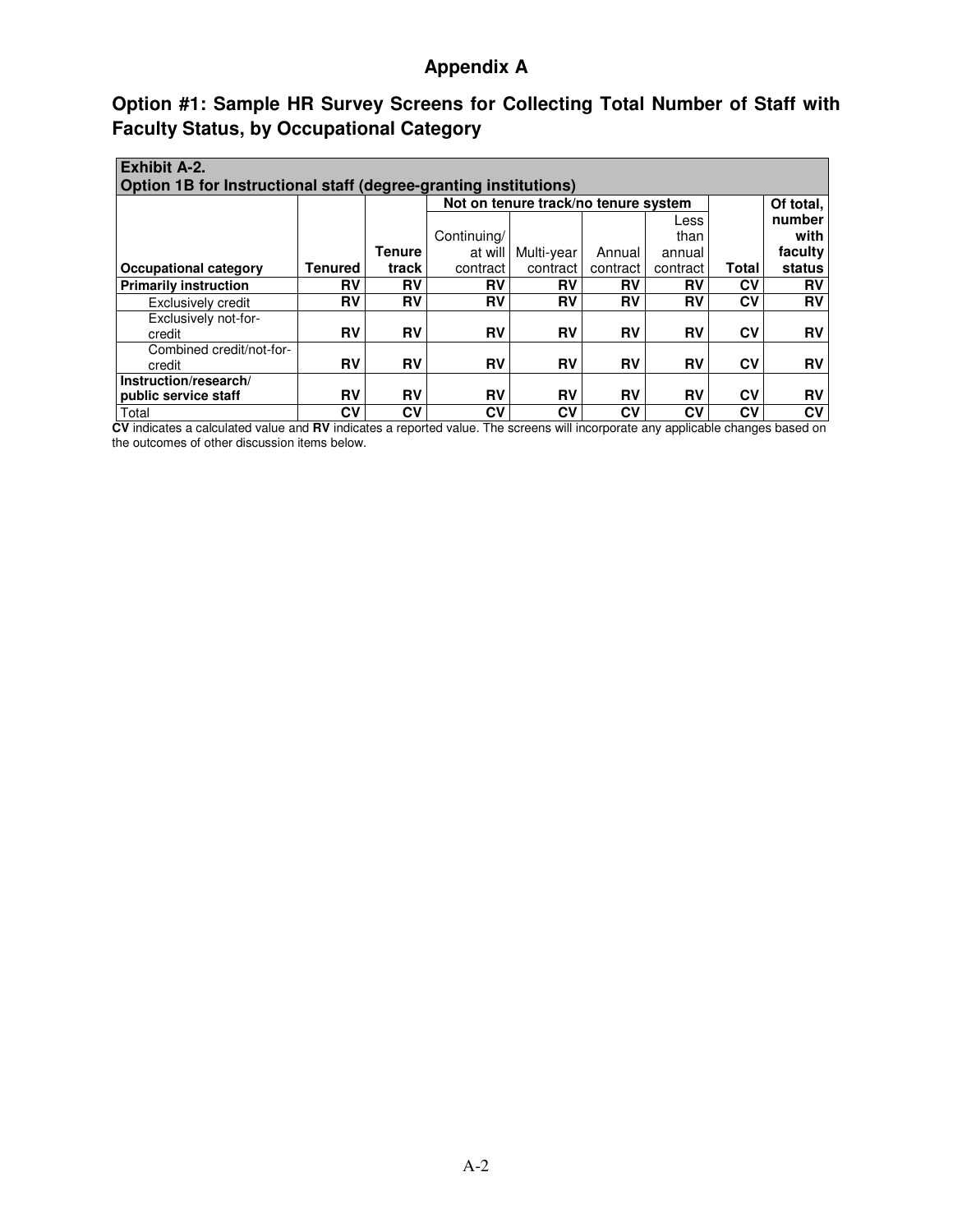# **Appendix B**

# **Option #2: Sample HR Survey Screens for Collecting Number of Tenured and Contracted Staff with Faculty Status, by Occupational Category**

| Option 2A for Non-Instructional Staff (degree-granting institutions)<br>Not on tenure track/no tenure system                              |                        |                        |
|-------------------------------------------------------------------------------------------------------------------------------------------|------------------------|------------------------|
|                                                                                                                                           |                        |                        |
| Of total.<br>Of total,                                                                                                                    |                        |                        |
| number<br>number<br>Less                                                                                                                  |                        | Total                  |
| with<br>Continui<br>with<br>than                                                                                                          |                        | with                   |
| faculty<br>Occupational<br><b>Tenure</b><br>ng/at will<br>Multi-year<br>Annual<br>faculty<br>annual                                       |                        | faculty                |
| Total<br>status<br><b>Total</b><br><b>Tenured</b><br>track<br>status<br>category<br>contract<br>contract   contract<br>contract           | <b>Total</b>           | status                 |
| RV<br>RV<br><b>RV</b><br>C <sub>V</sub><br><b>RV</b><br>RV<br><b>RV</b><br>RV<br><b>RV</b><br><b>Research Staff</b>                       | $\overline{CV}$        | <b>CV</b>              |
| RV<br>RV<br>$\overline{CV}$<br>RV<br>RV<br>RV<br>RV<br>$\overline{RV}$<br>$\overline{CV}$<br>$\overline{RV}$<br>Public Service Staff      | $\overline{\text{cv}}$ | $\overline{\text{cv}}$ |
| Archivists, Curators,<br>and Museum                                                                                                       |                        |                        |
| Technicians                                                                                                                               |                        |                        |
| <b>RV</b><br><b>RV</b><br><b>CV</b><br>RV<br><b>RV</b><br><b>RV</b><br><b>RV</b><br><b>CV</b><br><b>RV</b><br><b>RV</b><br>25-4010        | CV                     | CV                     |
| Librarians                                                                                                                                |                        |                        |
| 25-4020<br><b>RV</b><br><b>RV</b><br><b>CV</b><br><b>RV</b><br><b>RV</b><br><b>RV</b><br><b>RV</b><br><b>RV</b><br>CV<br><b>RV</b>        | <b>CV</b>              | CV                     |
| <b>Library Technicians</b>                                                                                                                |                        |                        |
| CV<br><b>RV</b><br><b>RV</b><br><b>RV</b><br><b>RV</b><br>CV<br><b>RV</b><br><b>RV</b><br><b>RV</b><br><b>RV</b><br>25-4030               | CV                     | CV                     |
| Student and                                                                                                                               |                        |                        |
| <b>Academic Affairs</b>                                                                                                                   |                        |                        |
| and Other                                                                                                                                 |                        |                        |
| <b>Education Services</b>                                                                                                                 |                        |                        |
| Occupations<br>$25 - 2000 + 25 - 3000$                                                                                                    |                        |                        |
| <b>RV</b><br><b>RV</b><br>CV<br><b>RV</b><br><b>RV</b><br>CV<br><b>RV</b><br><b>RV</b><br><b>RV</b><br><b>RV</b><br>$+25-9000$            | CV                     | CV                     |
| Management                                                                                                                                |                        |                        |
| Occupations                                                                                                                               |                        |                        |
| <b>RV</b><br><b>CV</b><br><b>RV</b><br><b>RV</b><br><b>RV</b><br><b>RV</b><br><b>RV</b><br><b>CV</b><br><b>RV</b><br><b>RV</b><br>11-0000 | CV                     | CV                     |
| <b>Business and</b>                                                                                                                       |                        |                        |
| Financial                                                                                                                                 |                        |                        |
| Operations                                                                                                                                |                        |                        |
| Occupations<br>CV<br><b>RV</b><br>RV<br><b>RV</b><br>CV<br><b>RV</b><br><b>RV</b><br><b>RV</b><br><b>RV</b><br>RV<br>13-0000              | CV                     | CV                     |
| Computer,                                                                                                                                 |                        |                        |
| Engineering, and                                                                                                                          |                        |                        |
| Science                                                                                                                                   |                        |                        |
| Occupations                                                                                                                               |                        |                        |
| $15 - 0000 + 17 - 0000$                                                                                                                   |                        |                        |
| RV<br><b>RV</b><br><b>RV</b><br>CV<br><b>RV</b><br><b>RV</b><br><b>RV</b><br><b>RV</b><br><b>CV</b><br><b>RV</b><br>$+ 19 - 0000$         | CV                     | CV                     |
| Community, Social<br>Service, Legal, Arts,                                                                                                |                        |                        |
| Design,                                                                                                                                   |                        |                        |
| Entertainment,                                                                                                                            |                        |                        |
| Sports, and Media                                                                                                                         |                        |                        |
| Occupations                                                                                                                               |                        |                        |
| $21 - 0000 + 23 - 0000$                                                                                                                   |                        |                        |
| <b>RV</b><br><b>RV</b><br><b>CV</b><br><b>RV</b><br>RV<br><b>RV</b><br><b>RV</b><br><b>RV</b><br><b>CV</b><br>RV<br>$+27-0000$            | CV                     | CV                     |
| Healthcare                                                                                                                                |                        |                        |
| Practitioners and<br>Technical                                                                                                            |                        |                        |
| Occupations                                                                                                                               |                        |                        |
| <b>RV</b><br><b>CV</b><br>RV<br><b>RV</b><br>RV<br><b>CV</b><br><b>RV</b><br><b>RV</b><br>RV<br><b>RV</b><br>29-0000                      | <b>CV</b>              | CV                     |
| Service                                                                                                                                   |                        |                        |
| Occupations                                                                                                                               |                        |                        |
| $31 - 0000 + 33 - 0000$                                                                                                                   |                        |                        |
| $+35-0000+37-$                                                                                                                            |                        |                        |
| $0000 +$<br>CV<br>RV<br>RV<br><b>RV</b><br><b>RV</b><br><b>RV</b><br><b>RV</b><br><b>RV</b><br>CV<br>RV                                   |                        | CV                     |
| 39-0000<br>Sales and Related                                                                                                              | CV                     |                        |
| Occupations                                                                                                                               |                        |                        |
| RV<br><b>RV</b><br>CV<br><b>RV</b><br><b>RV</b><br><b>RV</b><br>RV<br><b>RV</b><br><b>CV</b><br><b>RV</b><br>41-0000                      | C <sub>V</sub>         | <b>CV</b>              |